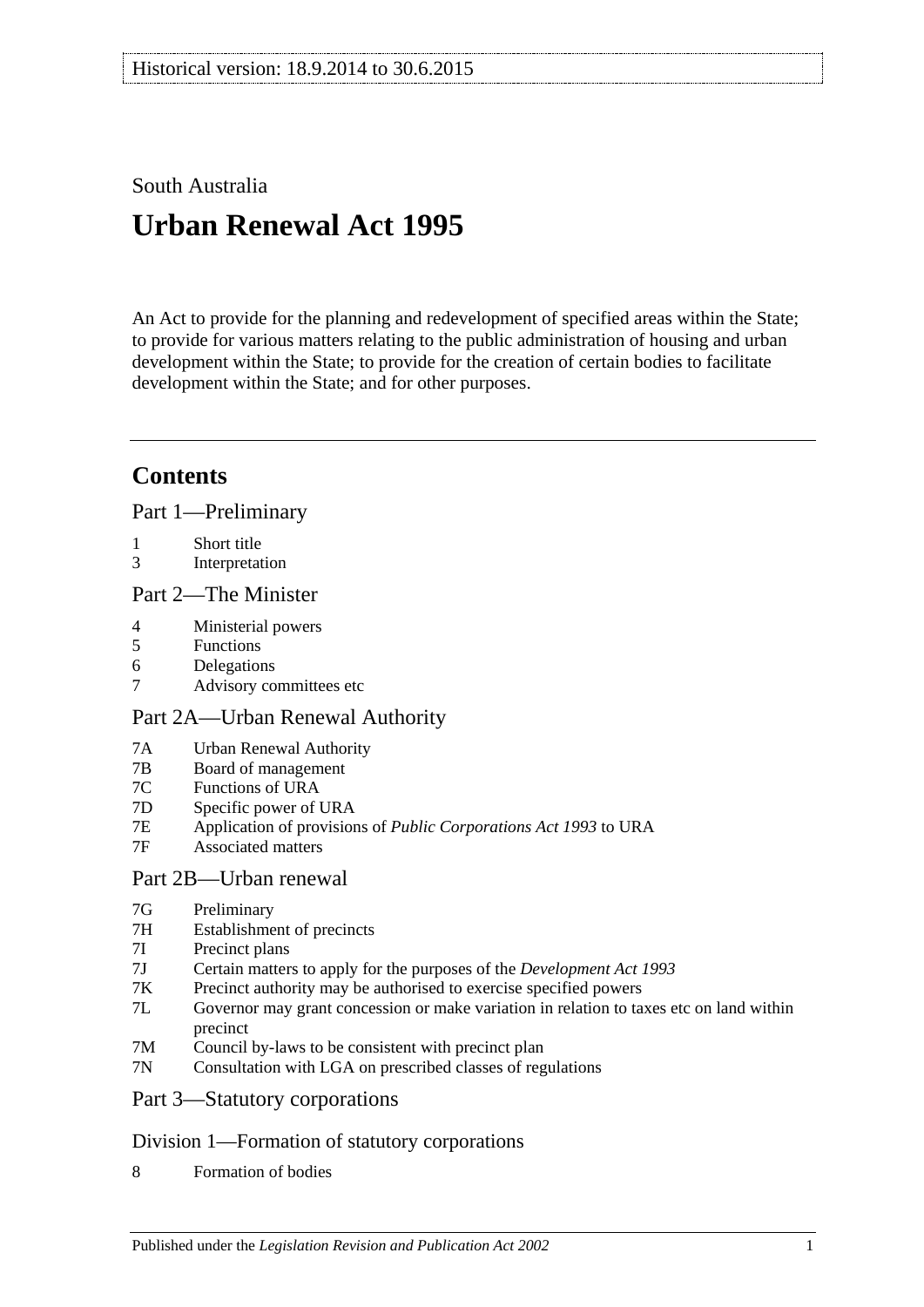#### [Division 2—Ministerial control](#page-19-0)

#### [Ministerial control](#page-19-1)

#### [Division 3—Boards](#page-19-2)

- [Appointment of boards of statutory corporations](#page-19-3)
- [Allowances and expenses](#page-20-0)
- [Validity of acts](#page-20-1)
- [Proceedings](#page-20-2)
- [General management duties of board](#page-21-0)

#### [Division 4—Staff etc](#page-21-1)

[Staff](#page-21-2)

#### [Division 5—Committees and delegations](#page-22-0)

- [Committees](#page-22-1)
- [Delegations](#page-22-2)

#### [Division 6—Operational, property and financial matters](#page-22-3)

- [Common seal](#page-22-4)
- [Specific powers](#page-23-0)
- [Property to be held on behalf of Crown](#page-23-1)
- [Transfer of property etc](#page-23-2)
- [Securities](#page-24-0)<br>25 Tax and o
- [Tax and other liabilities](#page-24-1)
- [Dividends](#page-25-0)<br>27 Audit and
- [Audit and accounts](#page-26-0)

#### [Division 7—Performance and reporting obligations](#page-26-1)

- [Objectives](#page-26-2)
- [Provision of information and reports to the Minister](#page-26-3)
- [Annual report](#page-27-0)

#### [Part 4—Miscellaneous](#page-27-1)

- [Acquisition of land](#page-27-2)<br>32 Power to enter land
- [Power to enter land](#page-27-3)
- [Satisfaction of Treasurer's guarantee](#page-27-4)
- [Effect of transfers](#page-27-5)
- [Registering authorities to note transfer](#page-27-6)
- [Offences](#page-28-0)
- 36A [Approvals by Minister or Treasurer](#page-28-1)
- [Regulations](#page-28-2)

#### [Schedule 2—Transitional provisions](#page-29-0)

- [Interpretation](#page-29-1)
- [Dissolution of Homestart](#page-29-2)
- [Staff](#page-29-3)<br>5 Vesti
- [Vesting of property etc in the Minister](#page-29-4)
- [Statutory fund](#page-30-0)
- [References](#page-30-1)
- [Regulations](#page-30-2)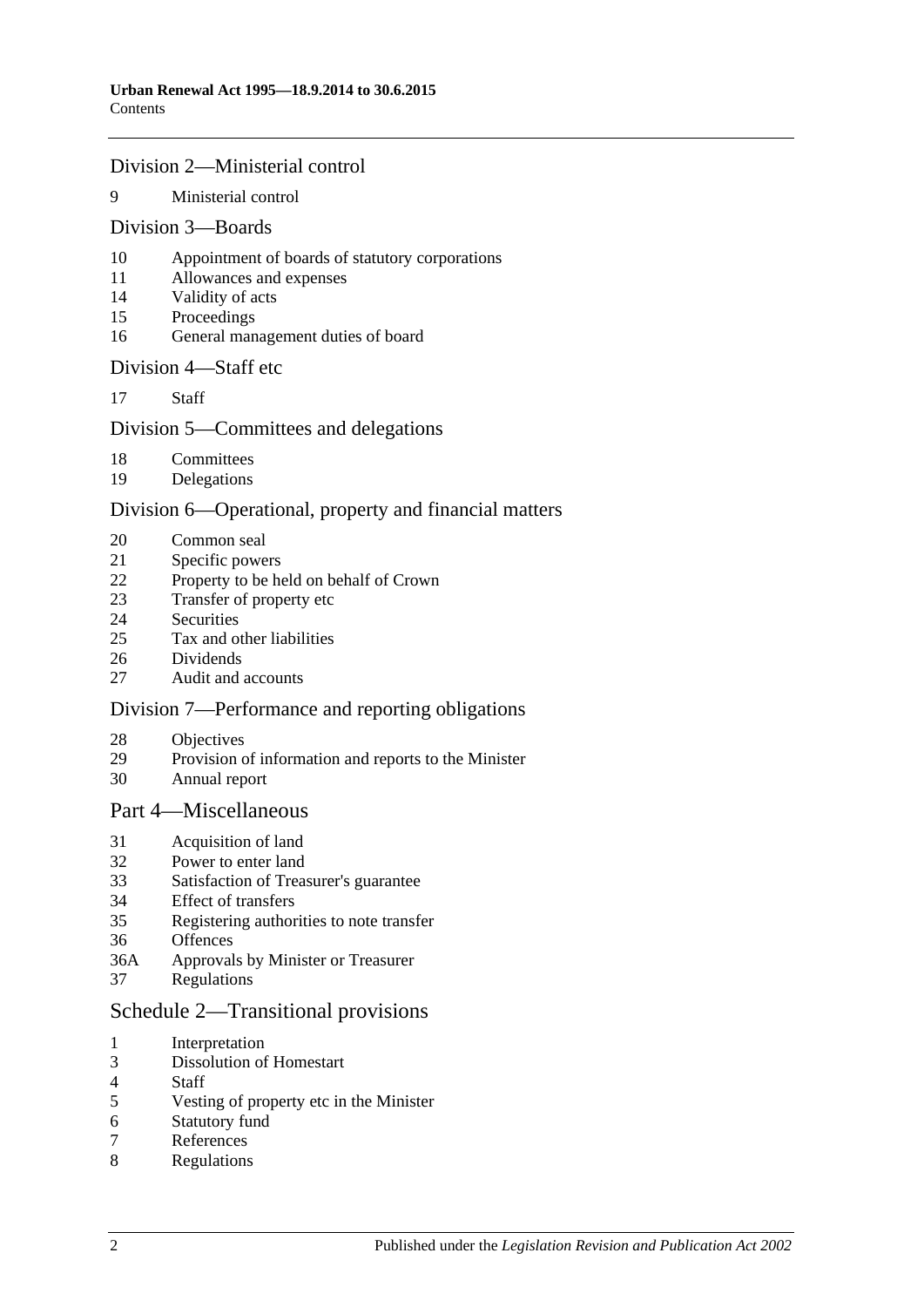#### [Legislative history](#page-31-0)

[Appendix—Divisional penalties and expiation fees](#page-34-0)

#### <span id="page-2-0"></span>**The Parliament of South Australia enacts as follows:**

## **Part 1—Preliminary**

#### <span id="page-2-1"></span>**1—Short title**

This Act may be cited as the *Urban Renewal Act 1995*.

#### <span id="page-2-2"></span>**3—Interpretation**

(1) In this Act, unless the contrary intention appears—

*board* in relation to a statutory corporation, means the board of management of the statutory corporation;

*council* means a council within the meaning of the *[Local Government Act](http://www.legislation.sa.gov.au/index.aspx?action=legref&type=act&legtitle=Local%20Government%20Act%201999) 1999*;

*Department* means the administrative unit designated from time to time by the Minister by notice in the Gazette as being the Department primarily responsible for assisting the Minister in the administration of this Act;

*domestic partner* means a person who is a domestic partner within the meaning of the *[Family Relationships Act](http://www.legislation.sa.gov.au/index.aspx?action=legref&type=act&legtitle=Family%20Relationships%20Act%201975) 1975*, whether declared as such under that Act or not;

*liability* includes contingent liability;

*Minister* means the Minister to whom the administration of this Act is committed, as constituted as a body corporate under the *Administrative [Arrangements Act](http://www.legislation.sa.gov.au/index.aspx?action=legref&type=act&legtitle=Administrative%20Arrangements%20Act%201994) 1994*;

*precinct* means an area established as a precinct under [Part 2B;](#page-7-3)

*relative*, in relation to a person, means the spouse, domestic partner, parent or remoter linear ancestor, son, daughter or remoter issue or brother or sister of the person;

*relevant interest* has the same meaning as in the *Corporations Law*;

*right* includes a right of action;

*SAHT* means the South Australian Housing Trust and includes a subsidiary of the South Australian Housing Trust;

*spouse*—a person is the spouse of another if they are legally married;

*statutory corporation* means a corporate body established under this Act;

*URA* means the Urban Renewal Authority continued in existence under this Act.

- <span id="page-2-3"></span>(2) For the purposes of this Act, a person is an associate of another person if—
	- (a) the other person is a relative of the person or of the person's spouse or domestic partner; or
	- (b) the other person—
		- (i) is a body corporate; and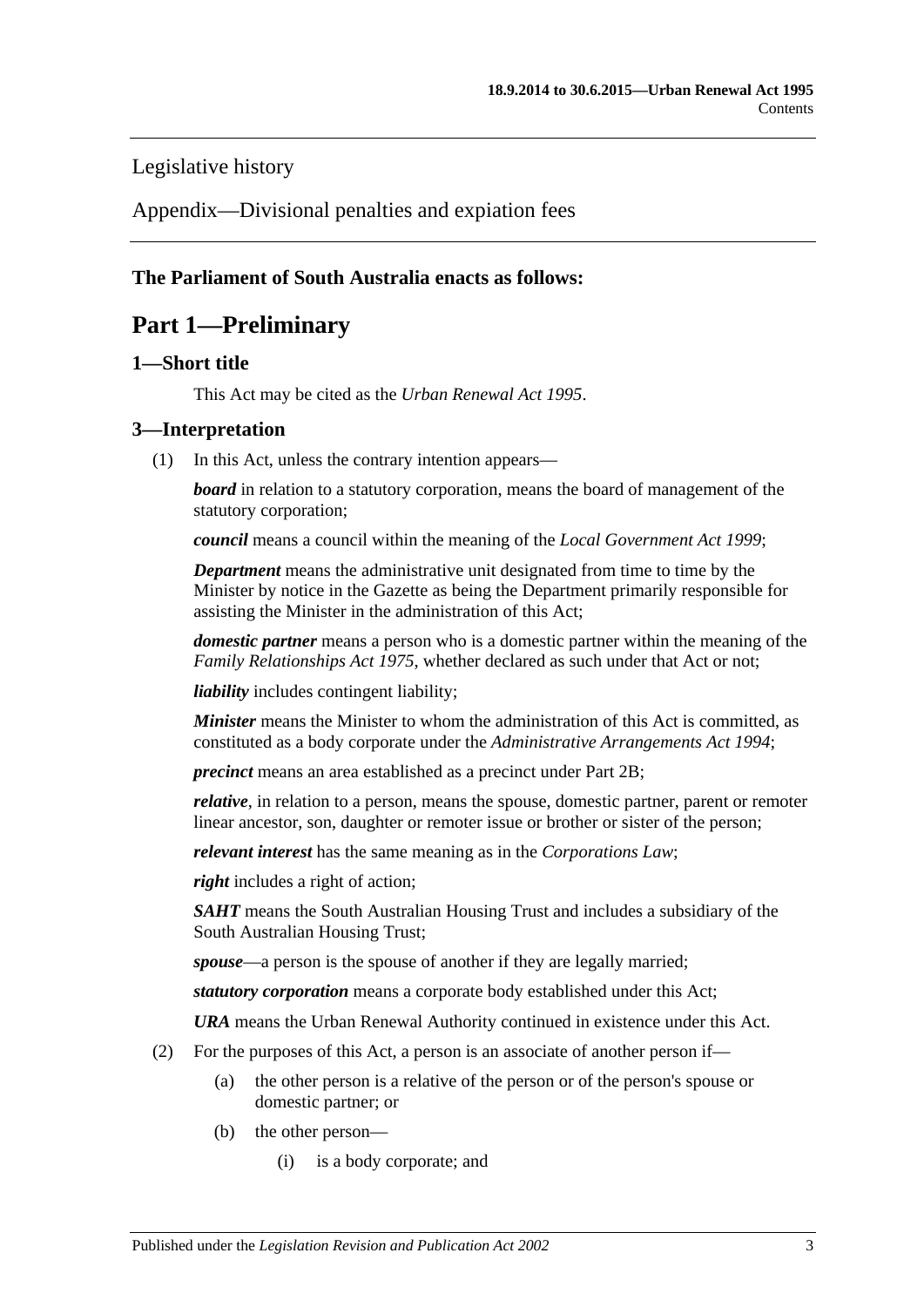- (ii) the person or a relative of the person or of the person's spouse or domestic partner has, or two or more such persons together have, a relevant interest or relevant interests in shares in the body corporate the nominal value of which is not less than 10 per cent of the nominal value of the issued share capital of the body corporate; or
- (c) the other person is a trustee of a trust of which the person, a relative of the person or of the person's spouse or domestic partner or a body corporate referred to in [paragraph](#page-2-3) (b) is a beneficiary; or
- (d) the person is an associate of the other person within the meaning of the regulations.

#### **Note—**

For definition of divisional penalties (and divisional expiation fees) see Appendix.

## <span id="page-3-0"></span>**Part 2—The Minister**

#### <span id="page-3-1"></span>**4—Ministerial powers**

- (1) The Minister may—
	- (a) sue and be sued;
	- (b) acquire, hold, deal with and dispose of real and personal property (or an interest in real or personal property), and grant or hold a lease or licence;
	- (c) acquire, hold, deal with and dispose of shares in, or securities issued by, another body corporate, or participate in the formation of another body;
	- (d) after consultation with the Treasurer, borrow money and obtain other forms of financial accommodation;
	- (e) establish and operate ADI accounts and invest money;
	- (f) enter into any kind of contract or arrangement;
	- (g) undertake projects and enter into joint ventures;
	- (h) after consultation with the Treasurer—
		- (i) grant a mortgage or charge over an asset of the Minister;
		- (ii) enter into a contract of guarantee or indemnity;
		- (iii) issue debentures or promissory notes that are charged over specified assets of the Minister;
		- (iv) issue inscribed debenture stock in accordance with a scheme prescribed by the regulations;
	- (i) exercise other powers that are necessary, expedient or incidental to the functions of the Minister or the Department.
- (2) The liabilities of the Minister are guaranteed by the Treasurer.
- <span id="page-3-2"></span>(3) The Governor may, by proclamation—
	- (a) transfer an asset, right or liability to the Minister;
	- (b) transfer an asset, right or liability of the Minister—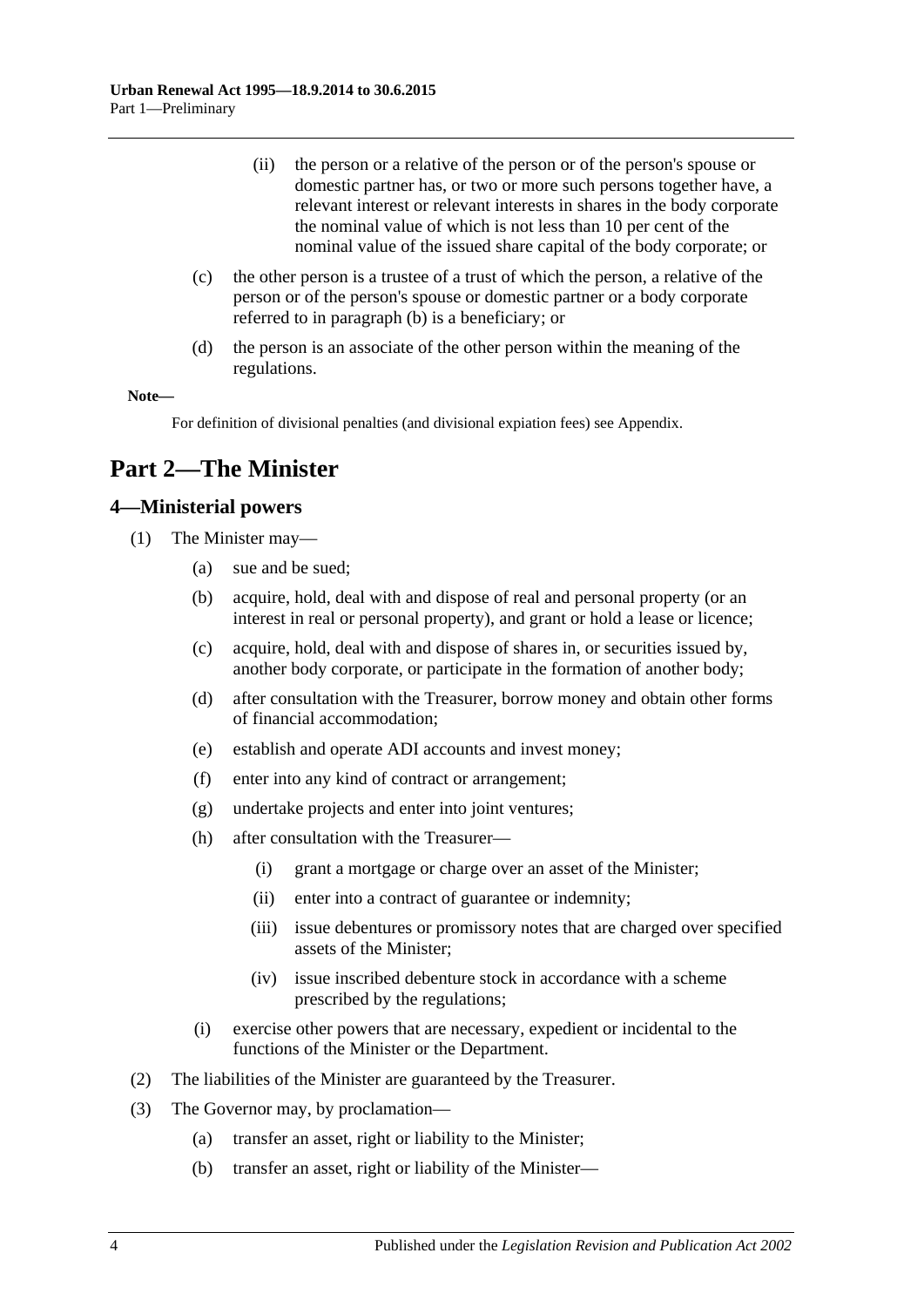- (i) to the Crown; or
- (ii) to an agent or instrumentality of the Crown.
- (4) A proclamation under [subsection](#page-3-2) (3) providing for the transfer of an asset, right or liability of the Minister may make other provisions that in the opinion of the Governor are necessary or expedient in connection with the transfer.

#### <span id="page-4-0"></span>**5—Functions**

The functions of the Minister include—

- to establish precincts for the purposes of urban renewal or redevelopment, and to promote efficient planning and project facilitation in relation to those precincts;
- (a) to promote a strong housing sector within the community and to facilitate the provision of public housing, and housing finance or assistance;
- (b) to initiate, undertake, support and promote the development of land and housing in the public interest and to encourage and facilitate public and private sector investment and participation in the development of the State;
- <span id="page-4-1"></span>(c) to promote planning and development systems that support sustainable and affordable housing outcomes within the community;
- (d) to support the undertaking of development that is consistent with achieving the housing outcomes that apply under [paragraph](#page-4-1) (c), including by participating in the scheme established by section 37 of the *[Development](http://www.legislation.sa.gov.au/index.aspx?action=legref&type=act&legtitle=Development%20Act%201993)  Act [1993](http://www.legislation.sa.gov.au/index.aspx?action=legref&type=act&legtitle=Development%20Act%201993)* (to the extent prescribed by regulations under that section);
- (e) to work to ensure that new developments that affect housing outcomes are well-planned and appropriately serviced, and to improve the amenity of existing communities;
- (f) to develop and implement policies and strategies to promote and improve housing and urban development within the State (and to keep those policies and strategies under review);
- (g) to respond to community interest in housing and urban development, to consult with community groups on issues associated with housing and urban development, and to contribute to informed debate on development within the State;
- (h) to ensure that property or other resources within the Minister's portfolio are managed responsibly and in accordance with the policies of the Government;
- (i) to promote the effective, fair and efficient allocation of public resources to benefit housing and urban development within the State;
- (j) to promote a high level of co-operation between the public and private sectors in respect of housing and urban development within the State, and to encourage initiative and achievement within the Department;
- (k) to carry out other functions that are necessary, expedient or incidental to the promotion of housing and urban development, that are assigned to the Minister under this Act or other Acts, or that are determined by the Minister.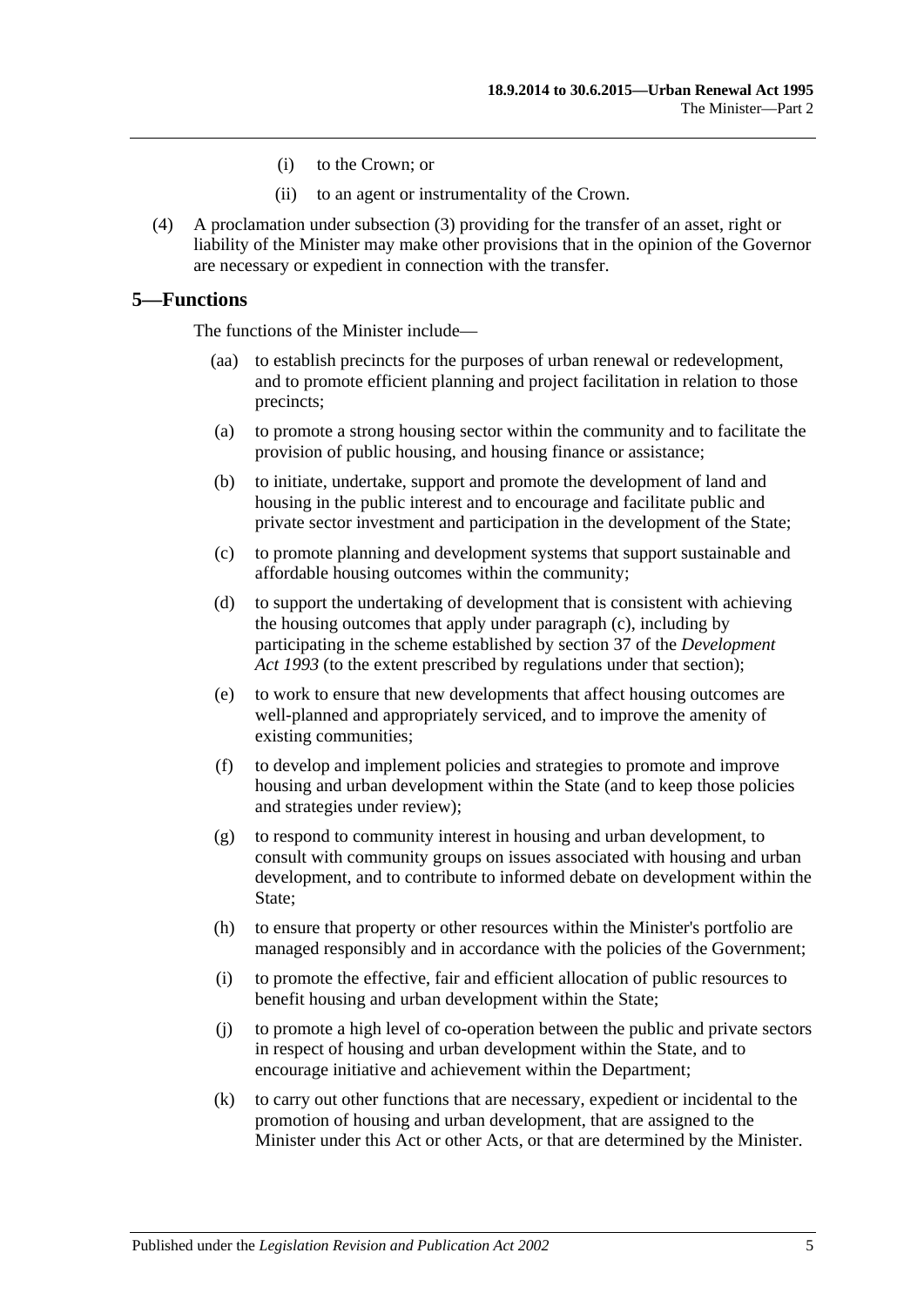#### <span id="page-5-0"></span>**6—Delegations**

- (1) The Minister may delegate powers or functions conferred on or vested in the Minister—
	- (a) to a specified person or body; or
	- (b) to a person occupying a specified office or position.
- (2) A delegation—
	- (a) may be made subject to conditions and limitations specified in the instrument of delegation; and
	- (b) if the instrument of delegation so provides, may be further delegated by the delegate; and
	- (c) is revocable at will and does not prevent the Minister from acting personally in a matter.

#### <span id="page-5-1"></span>**7—Advisory committees etc**

- (1) The Minister must establish—
	- (a) a housing and urban development industry advisory committee; and
	- (b) a residents and consumers advisory committee,

to provide advice on matters relevant to this Act, the Minister, the Department, a statutory corporation or SAHT.

- (2) The Minister may establish other committees and subcommittees.
- <span id="page-5-5"></span>(3) The procedures to be observed in relation to the conduct of the business of a committee will be—
	- (a) as determined by the Minister;
	- (b) insofar as the procedure is not determined under [paragraph](#page-5-5) (a)—as determined by the relevant committee.

## <span id="page-5-2"></span>**Part 2A—Urban Renewal Authority**

#### <span id="page-5-3"></span>**7A—Urban Renewal Authority**

- (1) The Urban Renewal Authority established as a statutory corporation under [Part 3](#page-18-0) of this Act continues as a statutory corporation constituted by these provisions.
- (2) The URA—
	- (a) continues as a body corporate; and
	- (b) subject to a limitation imposed by or under an Act, has all the powers of a natural person together with the powers conferred on it by or under this Act or other Acts.
- (3) [Part 3,](#page-18-0) other than [section](#page-18-2) 8, applies to the URA.

#### <span id="page-5-4"></span>**7B—Board of management**

The board of management of the URA will be constituted of 7 persons.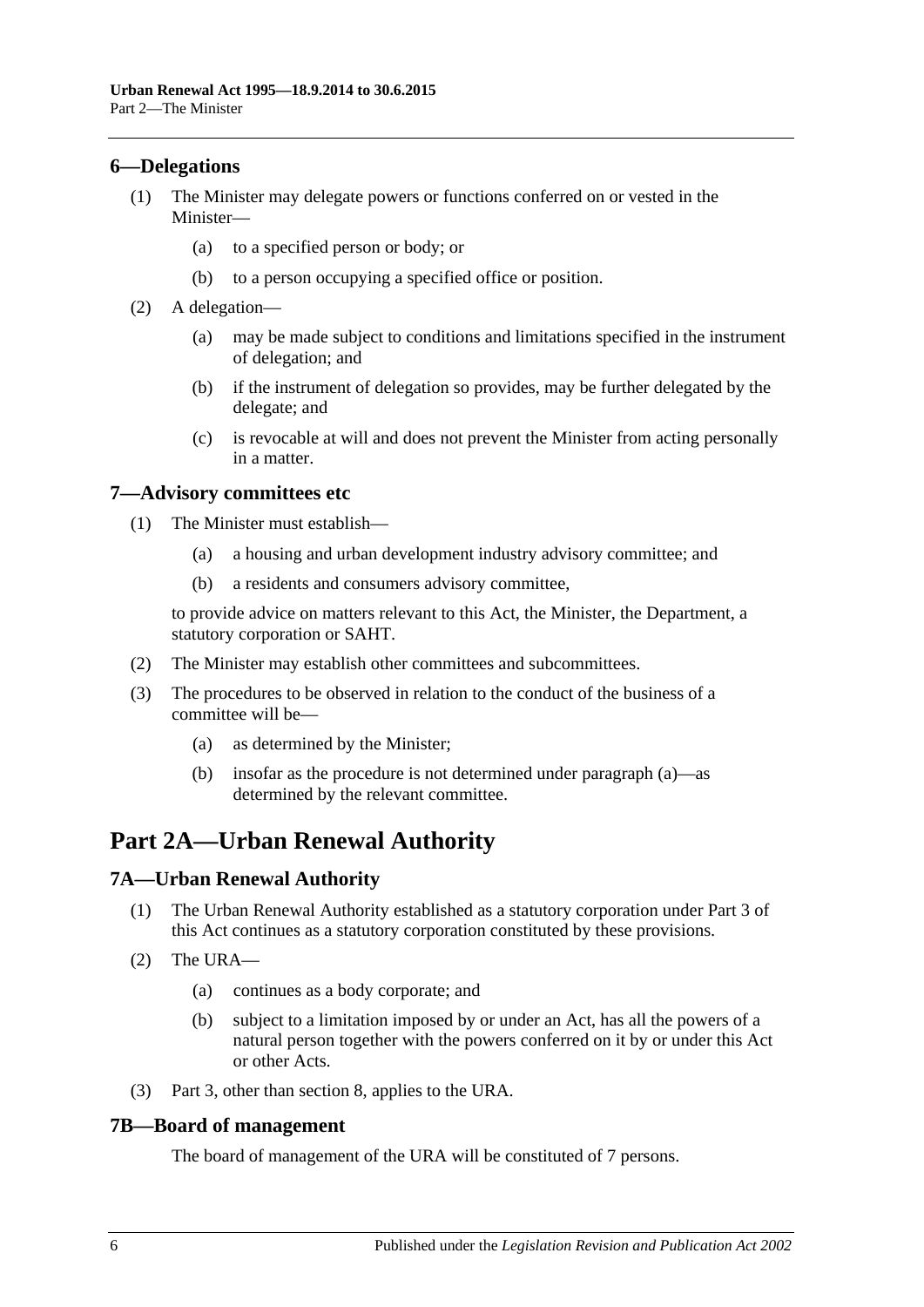#### <span id="page-6-0"></span>**7C—Functions of URA**

- (1) The functions of the URA are as follows:
	- (a) to initiate, undertake, support and promote residential, commercial and industrial development in the public interest, particularly for urban renewal purposes, including by—
		- (i) acquiring, assembling and using land and other assets in strategic locations, including in areas identified for urban renewal; and
		- (ii) promoting community understanding of, and support for, urban renewal by working with government agencies, local government, community groups and organisations involved in development, in the development or redevelopment of land; and
		- (iii) undertaking preliminary works (including remediation of land) to prepare land for development and other functions such as planning and co-ordination for the purposes of such development;
	- (b) to encourage, facilitate and support public and private sector investment and participation in the development of the State, including by performing its functions to facilitate development that is attractive to potential investors;
	- (c) to acquire, hold, manage, lease and dispose of land, improvements and property, including land and housing formerly held under the *[South](http://www.legislation.sa.gov.au/index.aspx?action=legref&type=act&legtitle=South%20Australian%20Housing%20Trust%20Act%201995)  [Australian Housing Trust Act](http://www.legislation.sa.gov.au/index.aspx?action=legref&type=act&legtitle=South%20Australian%20Housing%20Trust%20Act%201995) 1995* transferred to the URA, particularly with a view to—
		- (i) reducing social disadvantage within the community through urban renewal, including the renewal of public housing by promoting, facilitating or undertaking—
			- (A) the creation of a mixture of public and private housing in particular locations; and
			- (B) an increase in the supply of affordable housing and community housing; and
		- (ii) managing projects involving the development of land and housing, including for urban renewal purposes (on its own behalf or on behalf of other agencies or instrumentalities of the Crown); and
		- (iii) managing the orderly development of areas through the management and release of land, including areas of undeveloped or under developed land, as appropriate; and
		- (iv) holding land and other property to be made available, as appropriate, for commercial, industrial, residential or other purposes;
	- (d) to act as a landlord in relation to public housing and for this purpose the functions of the URA include the functions that are the same as the functions of SAHT in Part 2 Division 1 of the *[South Australian Housing Trust Act](http://www.legislation.sa.gov.au/index.aspx?action=legref&type=act&legtitle=South%20Australian%20Housing%20Trust%20Act%201995) 1995* (but nothing in this paragraph prevents the URA from delegating any such function to SAHT);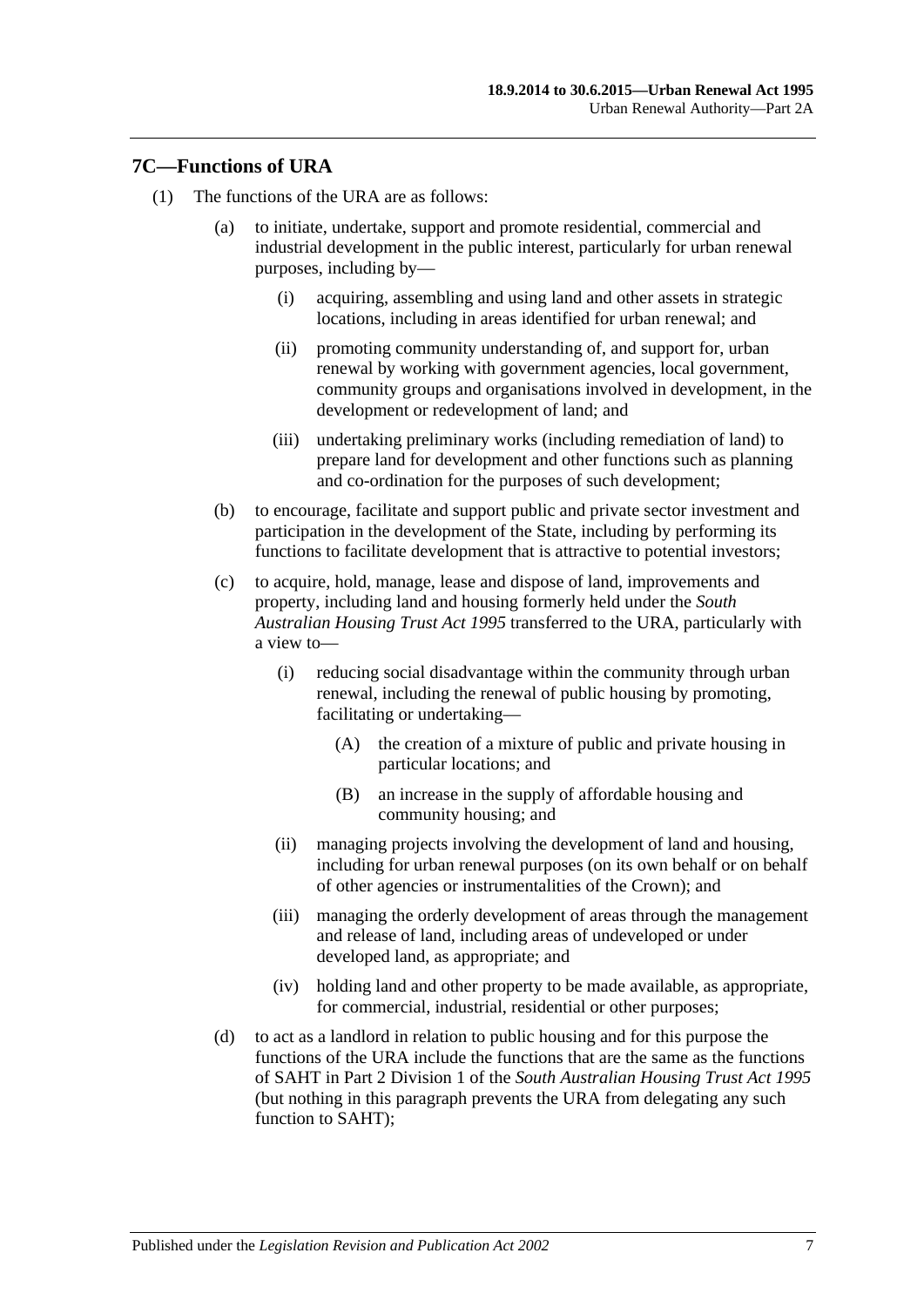- (e) to carry out the functions formerly carried out by the Land Management Corporation established under the (revoked) *[Public Corporations \(Land](http://www.legislation.sa.gov.au/index.aspx?action=legref&type=subordleg&legtitle=Public%20Corporations%20(Land%20Management%20Corporation)%20Regulations%201997)  [Management Corporation\) Regulations](http://www.legislation.sa.gov.au/index.aspx?action=legref&type=subordleg&legtitle=Public%20Corporations%20(Land%20Management%20Corporation)%20Regulations%201997) 1997*;
- (f) to support the undertaking of development that is consistent with achieving its other functions and the outcomes that apply under this section, including by participating in the scheme established by section 37 of the *[Development](http://www.legislation.sa.gov.au/index.aspx?action=legref&type=act&legtitle=Development%20Act%201993)  Act [1993](http://www.legislation.sa.gov.au/index.aspx?action=legref&type=act&legtitle=Development%20Act%201993)* (to the extent prescribed by regulations under that section);
- (g) to carry out other functions conferred on the URA by the Minister.
- (2) The URA must, in carrying out functions related to urban renewal, take into account relevant existing or proposed development by private sector bodies and consider involving such bodies in urban renewal projects the URA proposes to undertake.
- (3) Despite [section](#page-23-3) 21(2), the URA may carry out its functions alone, or in a trust scheme, partnership, joint venture, or any other scheme or arrangement for the sharing of profits established in accordance with this Act.

#### <span id="page-7-0"></span>**7D—Specific power of URA**

In addition to the powers conferred on the URA under this Act, the URA may, in relation to acting as a landlord in relation to public housing, exercise any power that is the same as a power of SAHT in Part 2 Division 1 of the *[South Australian Housing](http://www.legislation.sa.gov.au/index.aspx?action=legref&type=act&legtitle=South%20Australian%20Housing%20Trust%20Act%201995)  [Trust Act](http://www.legislation.sa.gov.au/index.aspx?action=legref&type=act&legtitle=South%20Australian%20Housing%20Trust%20Act%201995) 1995* (but nothing in this paragraph prevents the URA from delegating any such power to SAHT).

#### <span id="page-7-1"></span>**7E—Application of provisions of** *Public Corporations Act 1993* **to URA**

Sections 8 to 10 and Part 3 of the *[Public Corporations Act](http://www.legislation.sa.gov.au/index.aspx?action=legref&type=act&legtitle=Public%20Corporations%20Act%201993) 1993* apply to the URA.

#### <span id="page-7-2"></span>**7F—Associated matters**

The URA should, so far as is reasonably practicable, ensure that its activities are—

- (a) co-ordinated with the activities of other public authorities; and
- (b) consistent with the planning of a desirable physical and social environment; and
- (c) conducive to the enhancement of the physical or social development objectives of the Government.

## <span id="page-7-3"></span>**Part 2B—Urban renewal**

#### <span id="page-7-4"></span>**7G—Preliminary**

In this Part—

*Development Assessment Commission* means the Development Assessment Commission established under the *[Development Act](http://www.legislation.sa.gov.au/index.aspx?action=legref&type=act&legtitle=Development%20Act%201993) 1993*;

*Planning Minister* means the Minister to whom the administration of the *[Development Act](http://www.legislation.sa.gov.au/index.aspx?action=legref&type=act&legtitle=Development%20Act%201993) 1993* is committed;

*precinct authority*, in relation to a precinct, means the URA, another statutory corporation constituted under this Act, a council or a subsidiary of a council appointed by the Minister as the precinct authority for the precinct under this Part;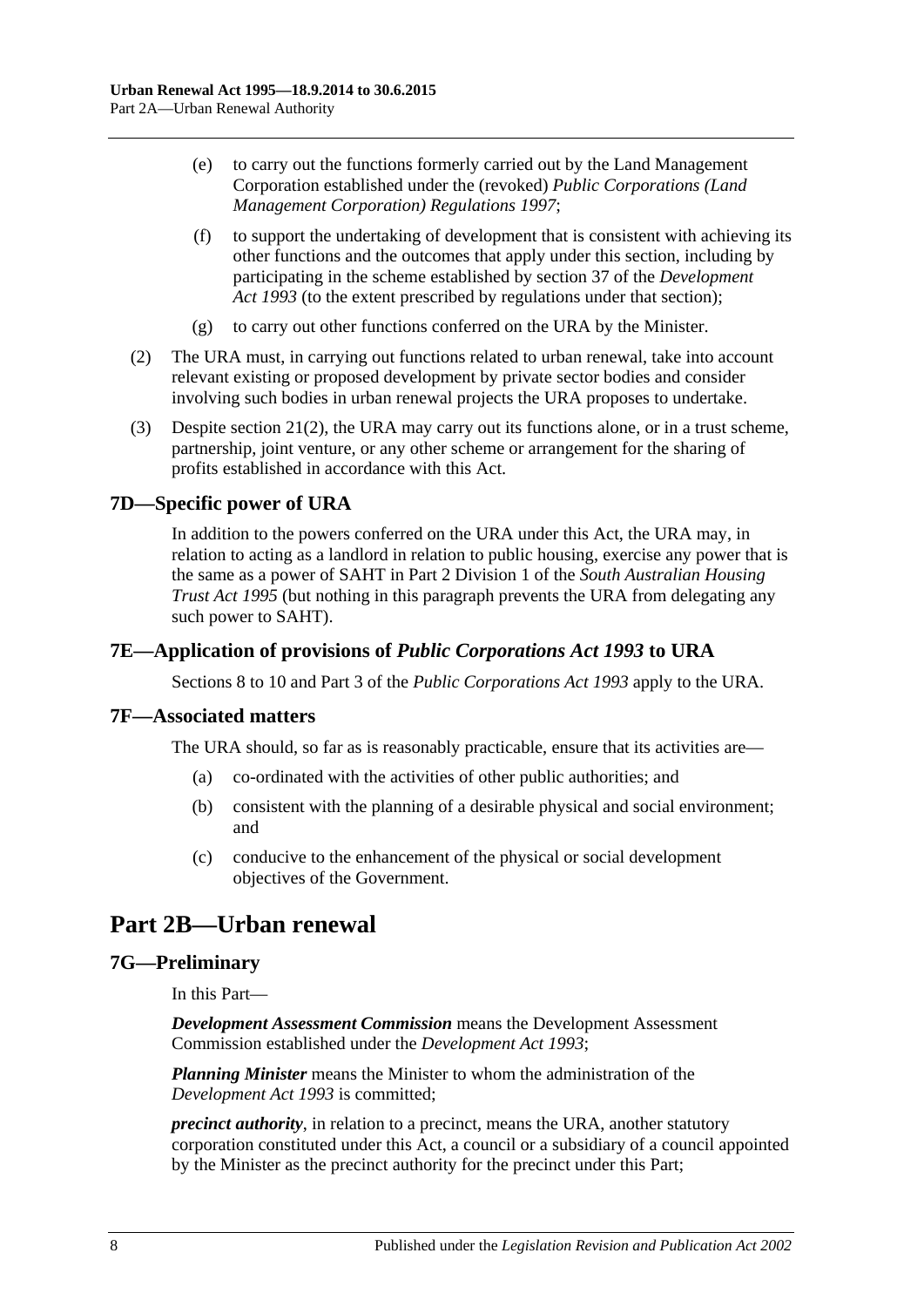*precinct plan* means a precinct master plan or precinct implementation plan for a precinct established under this Part.

#### <span id="page-8-1"></span><span id="page-8-0"></span>**7H—Establishment of precincts**

- (1) The Minister may, at the request of a council or other person or body, by notice in the Gazette, establish a specified area of land as a precinct if the Minister is satisfied that to do so will facilitate—
	- (a) the development of the area for the purposes of urban renewal; or
	- (b) the provision of land suitable for commercial, industrial or residential purposes close to public transport; or
	- (c) the establishment of new industries; or
	- (d) other planning and development outcomes for the renewal or redevelopment of a distinct area that promotes the purposes of the Planning Strategy.
- (2) A request under [subsection](#page-8-1) (1) must—
	- (a) be in a form determined by the Minister that complies with any requirements prescribed by the regulations; and
	- (b) be accompanied by—
		- (i) a business case in a form determined by the Minister that—
			- (A) proposes a name and identifies the area for the proposed precinct; and
			- (B) proposes the objectives of the precinct that are to apply for the purposes of [subsection](#page-9-0)  $(8)(b)(i)$ ; and
			- (C) proposes the body that is to constitute the precinct authority; and
			- (D) proposes the manner in which consultation with the community relating to the precinct should be conducted; and
			- (E) identifies any assets or infrastructure that might be expected to be transferred to another entity in connection with the establishment or development of the precinct, or if or when the precinct plan is revoked under this Part; and
			- (F) sets out proposed arrangements for the provision of services provided (as at the time of the request) within the proposed precinct by the relevant council (including any agreement with that council); and
			- (G) addresses any other matter, or complies with any other requirement, prescribed by the regulations; and
		- (ii) the fee (if any) prescribed by the regulations.
- (3) Before publishing a notice under [subsection](#page-8-1) (1), the Minister must, within a period prescribed by the regulations—
	- (a) consult with and have regard to the views of—
		- (i) the Planning Minister; and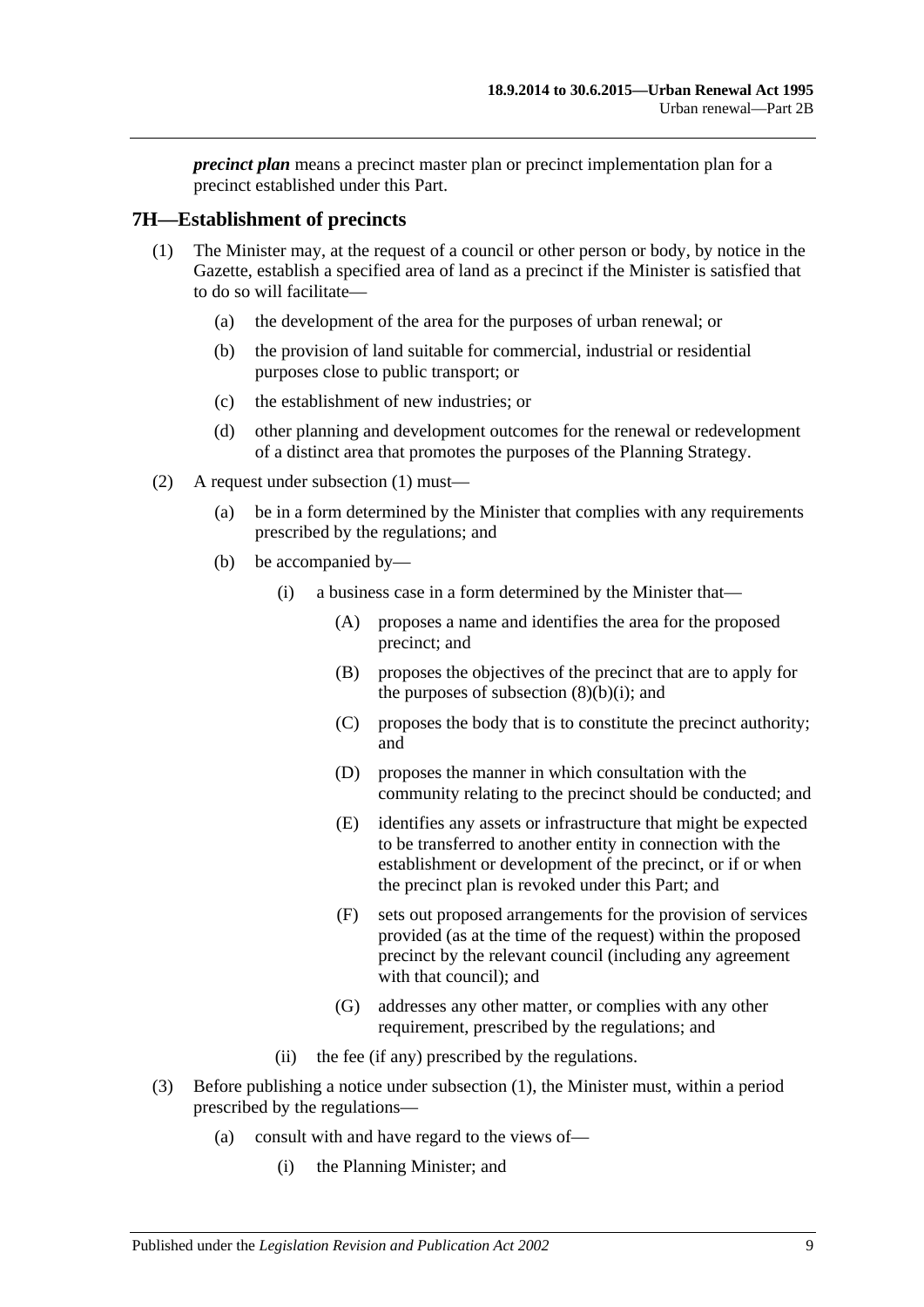- (ii) any council within the area of the proposed precinct; and
- (b) consider the extent to which the establishment of the precinct is consistent with the Planning Strategy.
- (4) The Minister must not publish a notice under [subsection](#page-8-1) (1) that relates to land that forms part of the Adelaide Park Lands within the meaning of the *[Adelaide Park Lands](http://www.legislation.sa.gov.au/index.aspx?action=legref&type=act&legtitle=Adelaide%20Park%20Lands%20Act%202005)  Act [2005](http://www.legislation.sa.gov.au/index.aspx?action=legref&type=act&legtitle=Adelaide%20Park%20Lands%20Act%202005)* unless the Adelaide Park Lands Authority has consented to the publication of the notice.
- (5) The Planning Minister may, during the consultation period, consult with the Development Policy Advisory Committee established under the *[Development](http://www.legislation.sa.gov.au/index.aspx?action=legref&type=act&legtitle=Development%20Act%201993)  Act [1993](http://www.legislation.sa.gov.au/index.aspx?action=legref&type=act&legtitle=Development%20Act%201993)*.
- <span id="page-9-2"></span>(6) Subject to [subsection](#page-9-1) (7), the Minister must, when publishing a notice under [subsection](#page-8-1) (1), also publish (in the case of the establishment of a precinct pursuant to a request under [subsection](#page-8-1) (1)) a copy of the business case that accompanied the request to which the notice relates.
- <span id="page-9-1"></span>(7) [Subsection](#page-9-2) (6) does not require the Minister to publish any part of the business case that, in the opinion of the Minister, contains commercial information of a confidential nature.
- <span id="page-9-3"></span><span id="page-9-0"></span>(8) A notice under [subsection](#page-8-1) (1) must—
	- (a) assign a name to the precinct; and
	- (b) specify the objectives of the precinct being matters—
		- (i) that are of importance to the planning and redevelopment of the precinct; and
		- (ii) that must be taken into account in the planning process for the precinct under this Part; and
	- (c) appoint a precinct authority for the precinct.
- <span id="page-9-4"></span>(9) The Minister must, within 28 days of the publication of a notice under [subsection](#page-8-1) (1)—
	- (a) provide a report setting out the location, extent and reasons for the establishment of the precinct to the Environment, Resources and Development Committee of the Parliament; and
	- (b) publish a copy of the report on a website determined by the Minister.
- (10) The Minister may, in relation to the objectives referred to in [subsection](#page-9-3) (8)(b), refer the matter to the Development Assessment Commission for the Development Assessment Commission to provide advice on relevant planning, development and assessment issues in the precinct.
- (11) In providing advice, the Development Assessment Commission must take into account—
	- (a) the character of the precinct and adjacent areas; and
	- (b) the potential social, economic and environmental impacts of the proposed redevelopment of the precinct; and
	- (c) the resilience of the environment to cope with urban renewal within the precinct; and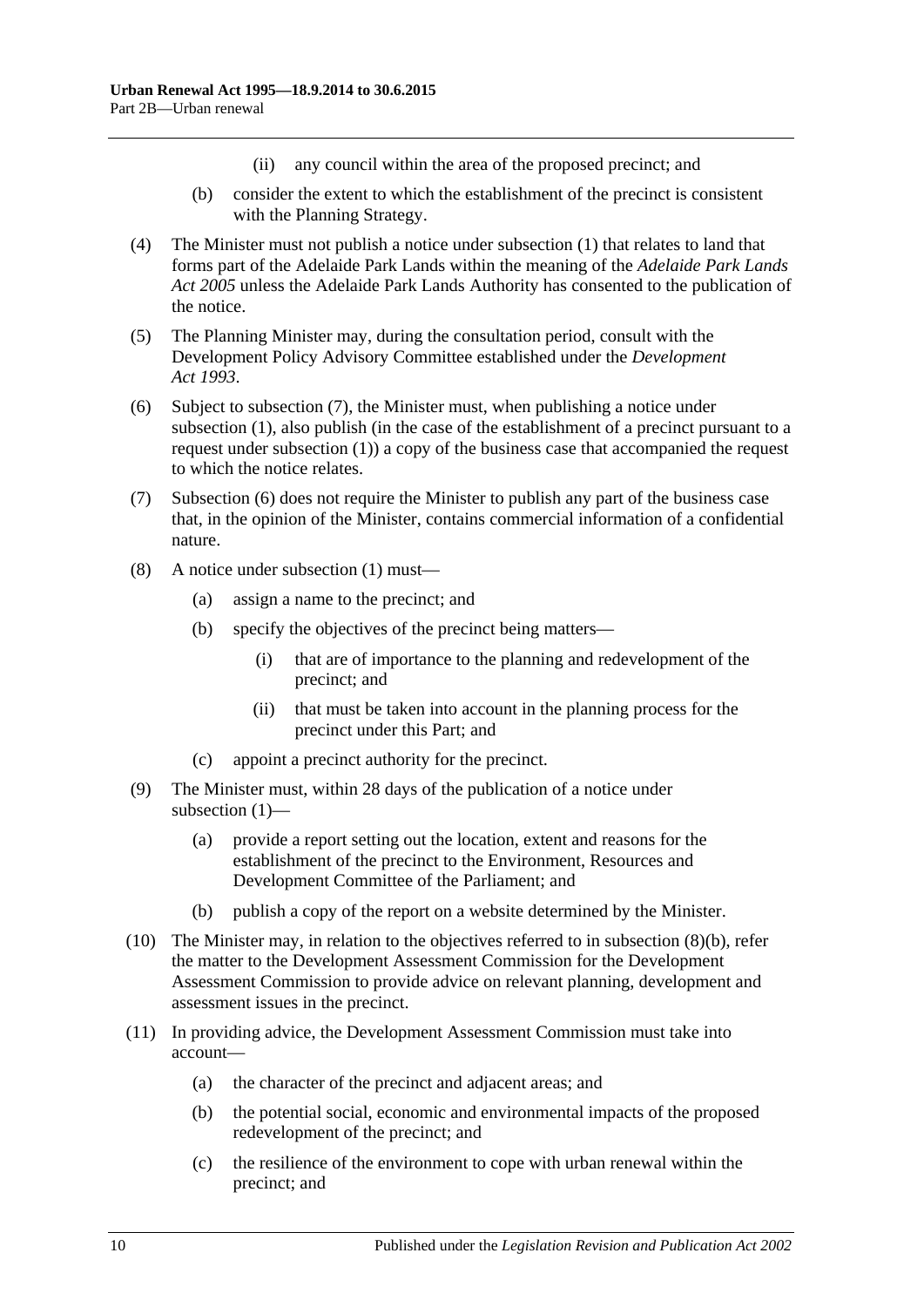- (d) the degree of confidence in the prediction of impacts resulting from the proposed redevelopment of the precinct; and
- (e) the extent to which undesirable impacts which may occur are likely to be irreversible; and
- (f) the extent to which impacts, and requirements for monitoring and assessing impacts, will be ongoing; and
- (g) the presence of other statutory assessment or policy frameworks which provide other procedures or processes to address any issues of concern.
- <span id="page-10-0"></span>(12) The Development Assessment Commission must submit to the Minister a report setting out its advice within the time specified by the Minister.
- (13) The Minister must, on the receipt of a report under [subsection](#page-10-0) (12)—
	- (a) give a copy of the report to the precinct authority; and
	- (b) ensure that copies of the report are reasonably available for inspection (without charge) and purchase by the public at places determined by the Minister.
- <span id="page-10-1"></span>(14) The precinct authority must, other than in circumstances prescribed by the regulations, establish the following panels in relation to a precinct:
	- (a) a design review panel to provide advice to the authority in relation to—
		- (i) design elements (in both public and private areas in the precinct) relating to all aspects of planning and development within the precinct; and
		- (ii) relevant design issues that arise in the planning and development of the precinct; and
		- (iii) practices and procedures that should be adopted in order to promote the use of innovative design solutions to planning and development issues that arise within the precinct (whether due to the nature of the natural or constructed environment within the precinct or for any other reason); and
		- (iv) any other matter relating to design within the precinct;
	- (b) a community reference panel comprising representatives of persons who live in or around the precinct to provide advice to the authority in relation to the views of such persons in relation to the plans for the precinct.
- (15) The precinct authority may establish any other panel considered appropriate to provide advice relating to planning and development within the precinct.
- (16) The precinct authority must comply with any requirements of the Minister in relation to—
	- (a) the composition of a panel under this section; and
	- (b) the manner in which consultation with the community relating to a precinct should be conducted; and
	- (c) the manner in which a panel under this section may assist in such consultation.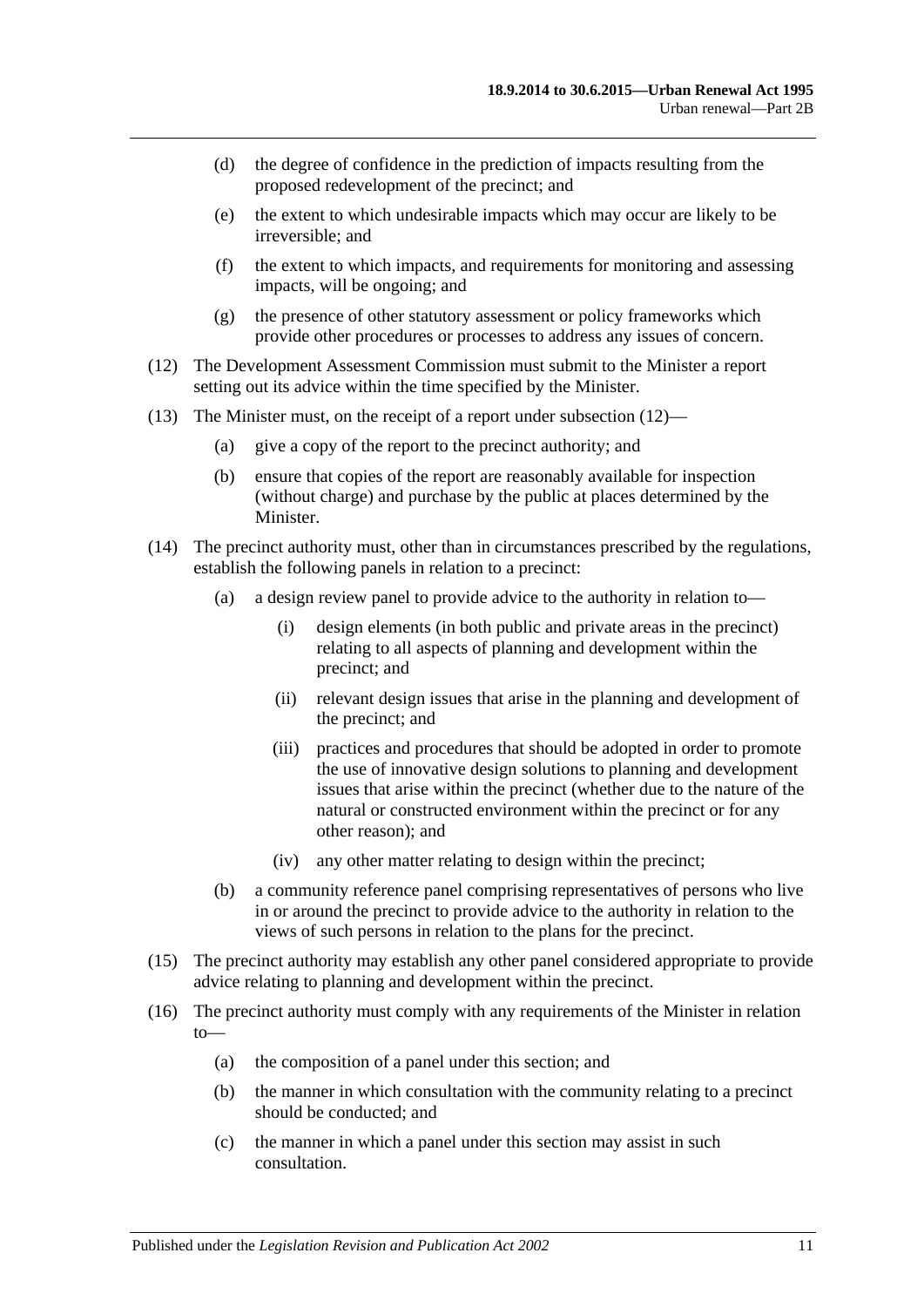- (17) A person authorised in writing by a council within the area of a precinct may attend (but not participate in) any meeting of a panel under this section and may have access to papers provided to members of the panel for the purposes of the meeting.
- (18) If the panel considers that a matter dealt with at a meeting attended by a representative of a council should be treated for any reason as confidential, the panel may advise the council of that opinion, giving the reason for the opinion, and the council must treat the matter as confidential.
- <span id="page-11-3"></span><span id="page-11-2"></span>(19) Subject to [subsection](#page-11-1) (20), the Minister may, in accordance with the same procedures that apply to the establishment of a precinct under this section—
	- (a) vary; or
	- (b) revoke,

a notice under [subsection](#page-8-1) (1).

- <span id="page-11-1"></span>(20) [Subsection](#page-11-2) (19)(a) does not apply with respect to a variation in order to take action which, in the opinion of the Minister, is—
	- (a) minor in nature and has no, or no significant, substantive effect; or
	- (b) correcting an error.
- (21) The Minister must, before acting under [subsection](#page-11-3) (19)(b), be satisfied that the precinct authority has consulted with any council within the area of the precinct about—
	- (a) the transfer of any assets or infrastructure to the council on the revocation of the notice (including, if relevant, in connection with the operation of [section](#page-23-2) 23); and
	- (b) other matters that appear to be relevant to the council in connection with the provisions of this Part no longer applying in relation to the precinct.

#### <span id="page-11-0"></span>**7I—Precinct plans**

- (1) The precinct authority must prepare and maintain a precinct master plan and precinct implementation plans for a precinct established under this Part.
- (2) A precinct master plan should seek to promote the provisions of the Planning Strategy and may—
	- (a) set out principles and policies for achieving the objectives specified by the Minister in establishing the precinct; and
	- (b) set out the spatial structure of the precinct and how the precinct is to be integrated with surrounding areas; and
	- (c) make provision with respect to the mix of land uses and scale of development intended for the precinct; and
	- (d) identify—
		- (i) existing critical infrastructure within the precinct; and
		- (ii) relevant infrastructure works required in the precinct for the purposes of urban renewal; and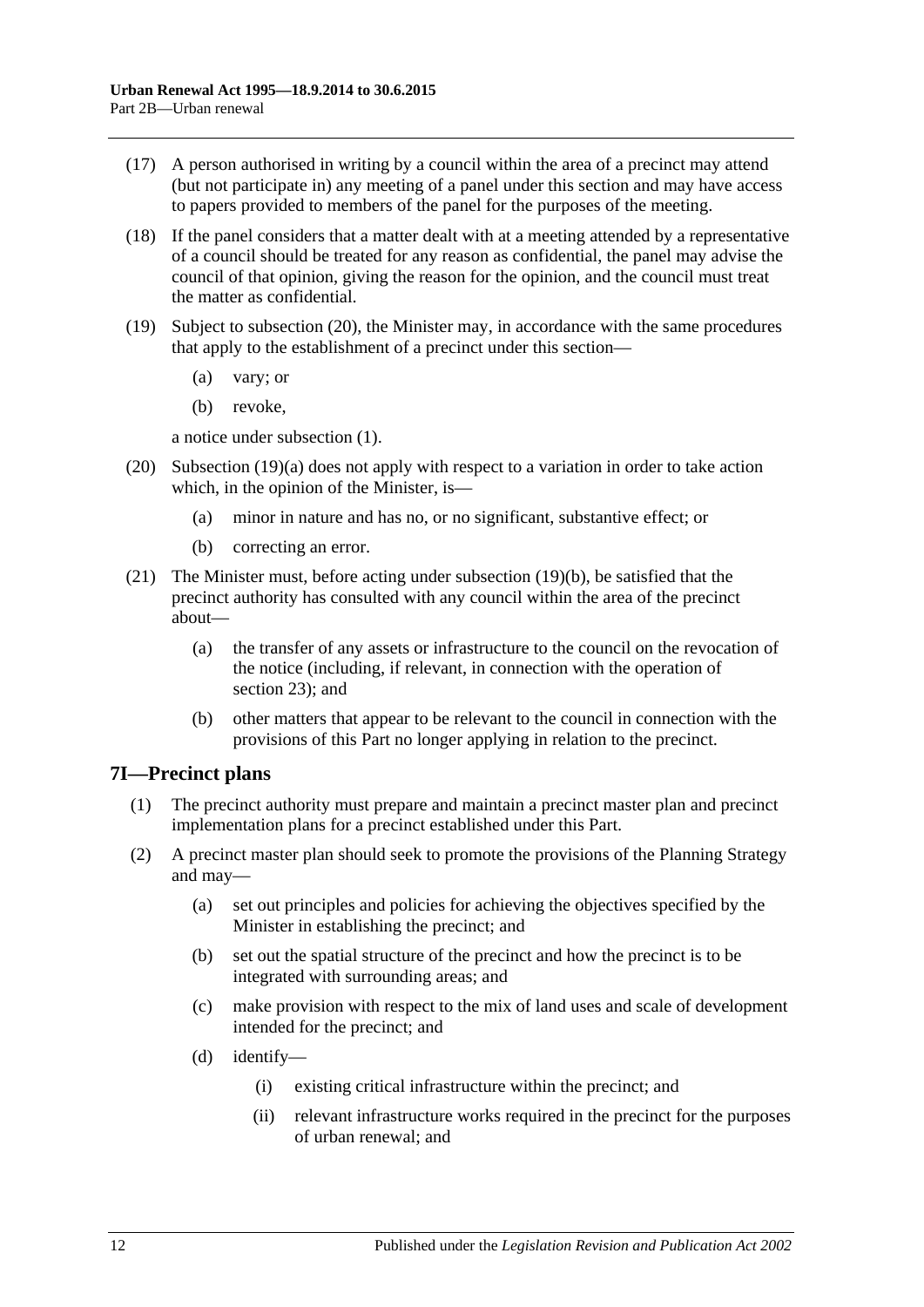- (e) specify design guidelines for development, which may include specific design criteria relating to buildings or classes of buildings; and
- <span id="page-12-0"></span>(f) make provision in relation to any matter which a Development Plan under the *[Development Act](http://www.legislation.sa.gov.au/index.aspx?action=legref&type=act&legtitle=Development%20Act%201993) 1993* may provide for, including specifying classes of development within the area that will be taken to be *complying* development for the purposes of the *[Development Act](http://www.legislation.sa.gov.au/index.aspx?action=legref&type=act&legtitle=Development%20Act%201993) 1993*; and
- <span id="page-12-1"></span>(g) provide for the provision of open space or the making of payments (insofar as it is relevant to development within the precinct) in connection with the requirements imposed under section 50 of the *[Development Act](http://www.legislation.sa.gov.au/index.aspx?action=legref&type=act&legtitle=Development%20Act%201993) 1993*; and
- (h) address, adopt or incorporate any other matter specified by the Minister.
- (3) A precinct implementation plan—
	- (a) may apply to all or part of a precinct; and
	- (b) must specify the area to which it applies.
- (4) A precinct implementation plan should, in relation to the area to which it applies, seek to promote the provisions of the Planning Strategy and may—
	- (a) specify, in particular—
		- (i) detailed plans and maps relating to—
			- (A) roads; and
			- (B) sizes and arrangements of allotments; and
			- (C) building heights and density; and
			- (D) public places; and
		- (ii) an implementation framework, including in relation to infrastructure works; and
	- (b) address, adopt or incorporate any other matter specified by the Minister.
- (5) The precinct authority must, in preparing a precinct plan, have regard to—
	- (a) relevant provisions of any Development Plan applying; and
	- (b) the Strategic Directions Report of any council,

in the area to which the precinct plan relates.

- (6) A provision of a precinct plan may—
	- (a) refer to or incorporate wholly or partially and with or without modification, a standard or other document prepared or published by a prescribed body, either as in force at the time the provision comes into operation or as in force from time to time; and
	- (b) be of general or limited application; and
	- (c) make different provision according to the persons, things or circumstances to which it is expressed to apply; and
	- (d) provide that any matter or thing is to be determined, dispensed with or regulated according to the discretion of the Minister, precinct authority or any other prescribed person or body.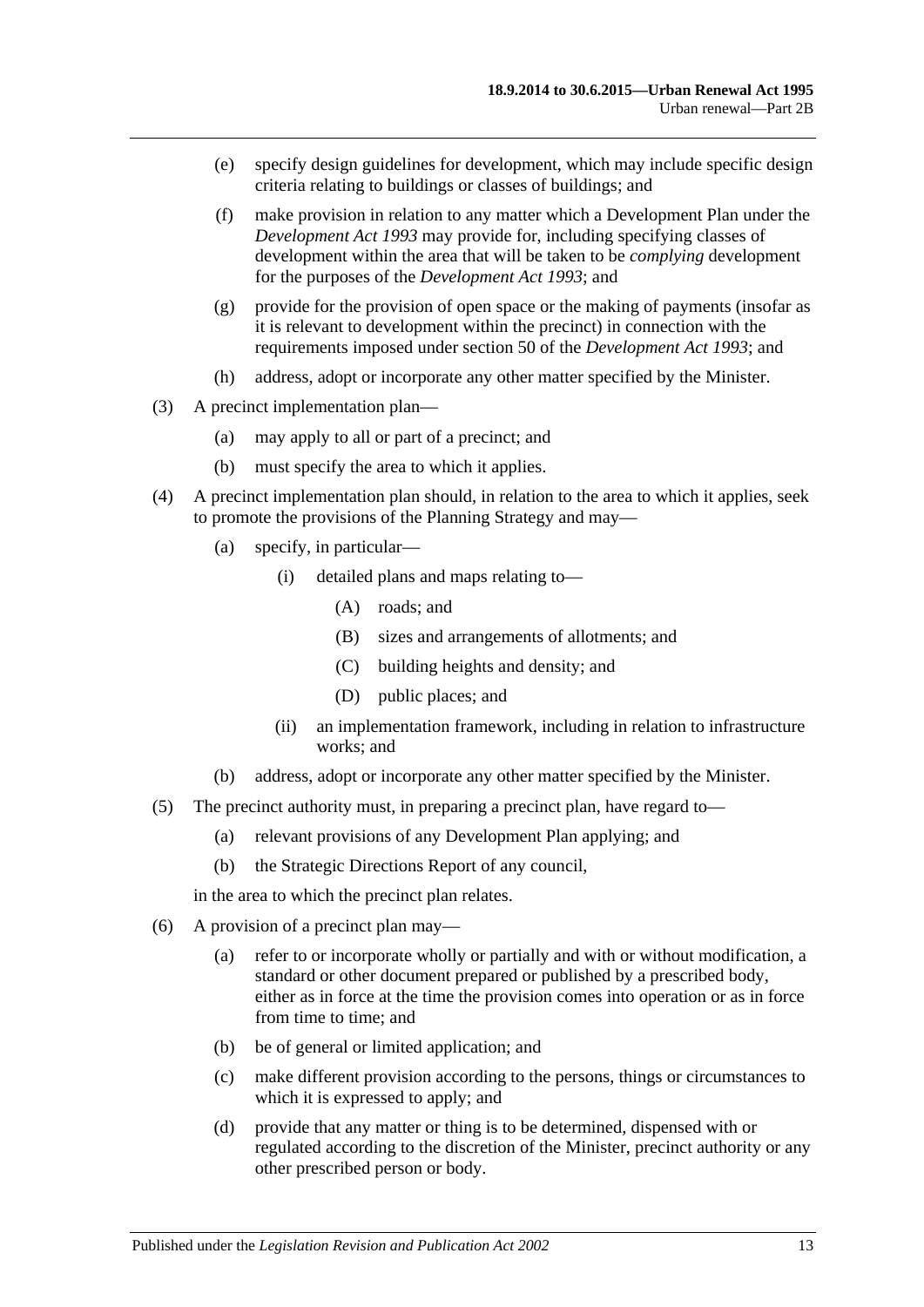- (7) A precinct plan is a public document of which a court or tribunal will take judicial notice, without formal proof of its contents.
- <span id="page-13-0"></span>(8) The precinct authority must, in relation to any proposal to create or amend a precinct plan—
	- (a) prepare a draft of the proposal; and
	- (b) take reasonable steps to consult with—
		- (i) any design review panel, community reference panel or other panel established for the precinct under section [7H\(14\);](#page-10-1) and
		- (ii) any Government Department or other agency that has a direct interest in the matter; and
		- (iii) each council that has a direct interest in the matter,

in relation to the proposal; and

$$
(c) \quad -
$$

- (i) in the case of a precinct master plan—
	- (A) by public advertisement, give notice of the place or places at which copies of the draft are available for inspection (without charge) and purchase and invite interested persons to make written representations on the proposal within a period specified by the precinct authority; and
	- (B) hold a meeting where members of the public may attend and make representations in relation to the proposal, if the Minister considers it necessary or desirable for such a meeting to be held; or
- (ii) in the case of a precinct implementation plan—undertake such public consultation on the proposal as is determined by the Minister to be appropriate.
- (9) [Subsection](#page-13-0) (8) does not apply to an amendment to a precinct plan—
	- (a) in order to make a change of form (without altering the effect of an underlying policy reflected in a precinct plan); or
	- (b) in order to take action which, in the opinion of the Minister, is—
		- (i) minor in nature and has no, or no significant, substantive effect; or
		- (ii) correcting an error.
- <span id="page-13-2"></span>(10) The precinct authority must, after complying with the requirements of [subsection](#page-13-0) (8)—
	- (a) prepare a report on the matters raised during the consultation period; and
	- (b) provide a copy of the report to the Minister and the Planning Minister.
- <span id="page-13-1"></span>(11) The Minister and the Planning Minister must take into account the contents of the report received under [subsection](#page-13-1) (10)(b) before taking action under [subsection](#page-14-0) (13)(a) in relation to the precinct plan to which the report relates.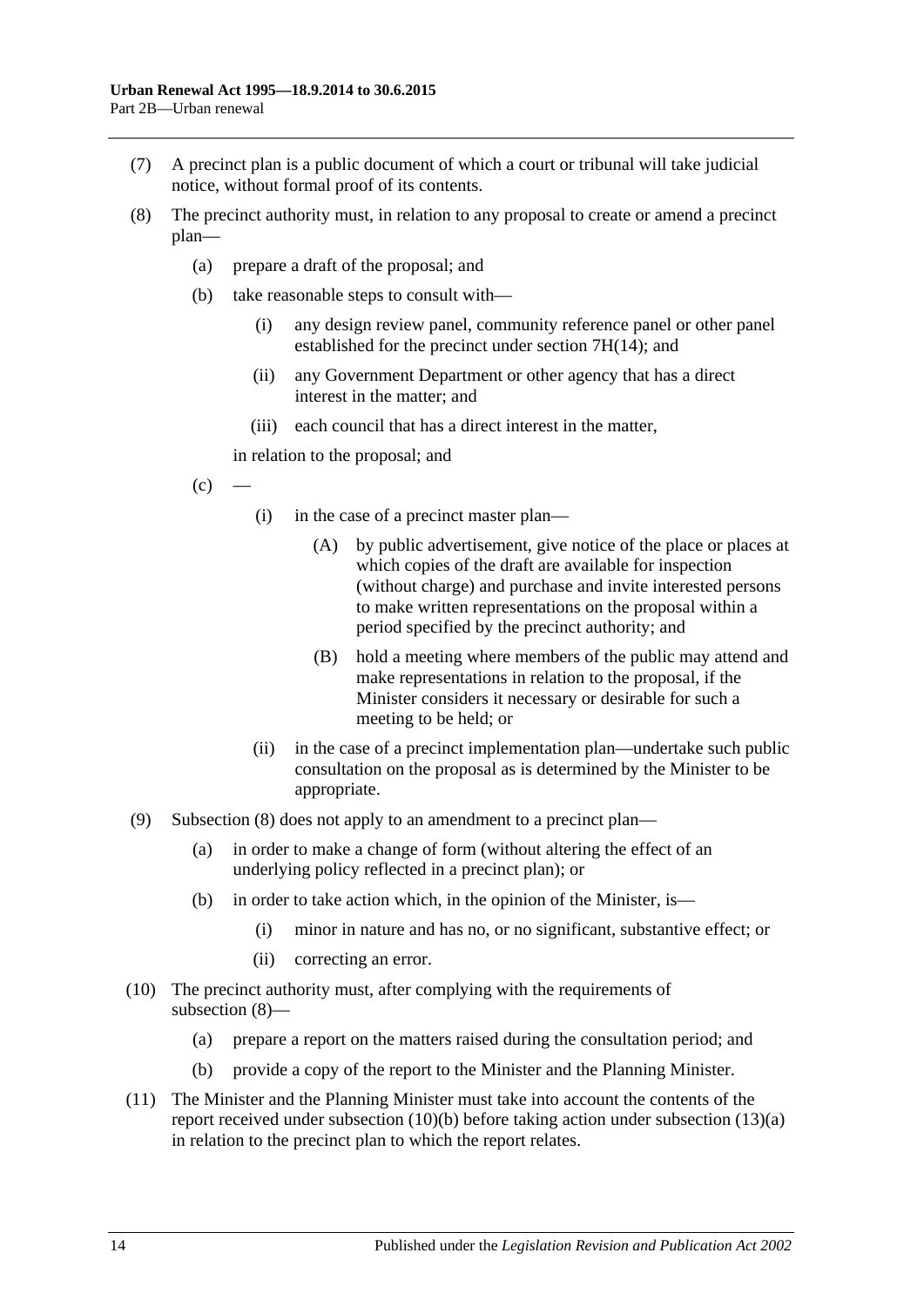- <span id="page-14-1"></span>(12) The Minister may seek the advice of the Development Assessment Commission on a report received under [subsection](#page-13-1) (10)(b) (and, in particular, the Development Assessment Commission may consider and advise on the report in the context of the relevant report prepared by the Development Assessment Commission under section  $7H(12)$ ).
- <span id="page-14-0"></span>(13) A precinct plan, or an amendment to a precinct plan—
	- (a) has no force or effect until—
		- (i) in the case of a precinct master plan—adopted by the Governor, on the recommendation of the Minister and the Planning Minister; or
		- (ii) in the case of a precinct implementation plan—adopted by the Minister; and
	- (b) may have effect from the date of publication in the Gazette, or from a later date specified in the precinct plan or amendment (as the case may be).
- (14) Section 27 of the *[Development Act](http://www.legislation.sa.gov.au/index.aspx?action=legref&type=act&legtitle=Development%20Act%201993) 1993* (other than section 27(2)) applies to the adoption or amendment of a precinct master plan as if references in that section to an amendment to a Development Plan under Part 3 Subdivision 2 of the *[Development](http://www.legislation.sa.gov.au/index.aspx?action=legref&type=act&legtitle=Development%20Act%201993)  Act [1993](http://www.legislation.sa.gov.au/index.aspx?action=legref&type=act&legtitle=Development%20Act%201993)* were references to the adoption or amendment of a precinct master plan under this section.
- (15) The precinct authority must, as soon as is reasonably practicable after the adoption of a precinct plan—
	- (a) make appropriate provision for the publication of the precinct plan, including by publication in the Gazette; and
	- (b) ensure that copies of the precinct plan are reasonably available for inspection (without charge) and purchase by the public at a place or places determined by the precinct authority; and
	- (c) ensure that public notice is given of any amendment to a precinct plan within a reasonable time after the amendment is adopted or made (as the case may be).
- (16) The Minister must, as soon as is reasonably practicable after the adoption of a precinct plan, publish on a website determined by the Minister—
	- (a) a copy of a report provided to the Minister under [subsection](#page-13-2) (10); and
	- (b) any advice received from the Development Assessment Commission under [subsection](#page-14-1) (12) on the report.
- (17) The Governor may, on the recommendation of the Minister and the Planning Minister, by notice in the Gazette, revoke a precinct master plan.
- (18) The Minister may, by notice in the Gazette, revoke a precinct implementation plan.
- (19) The Minister must, within 28 days of the adoption of, or an amendment to, a precinct implementation plan, or the revocation of a precinct plan—
	- (a) provide a report on the matter to the Environment, Resources and Development Committee of the Parliament; and
	- (b) publish a copy of the report on a website determined by the Minister.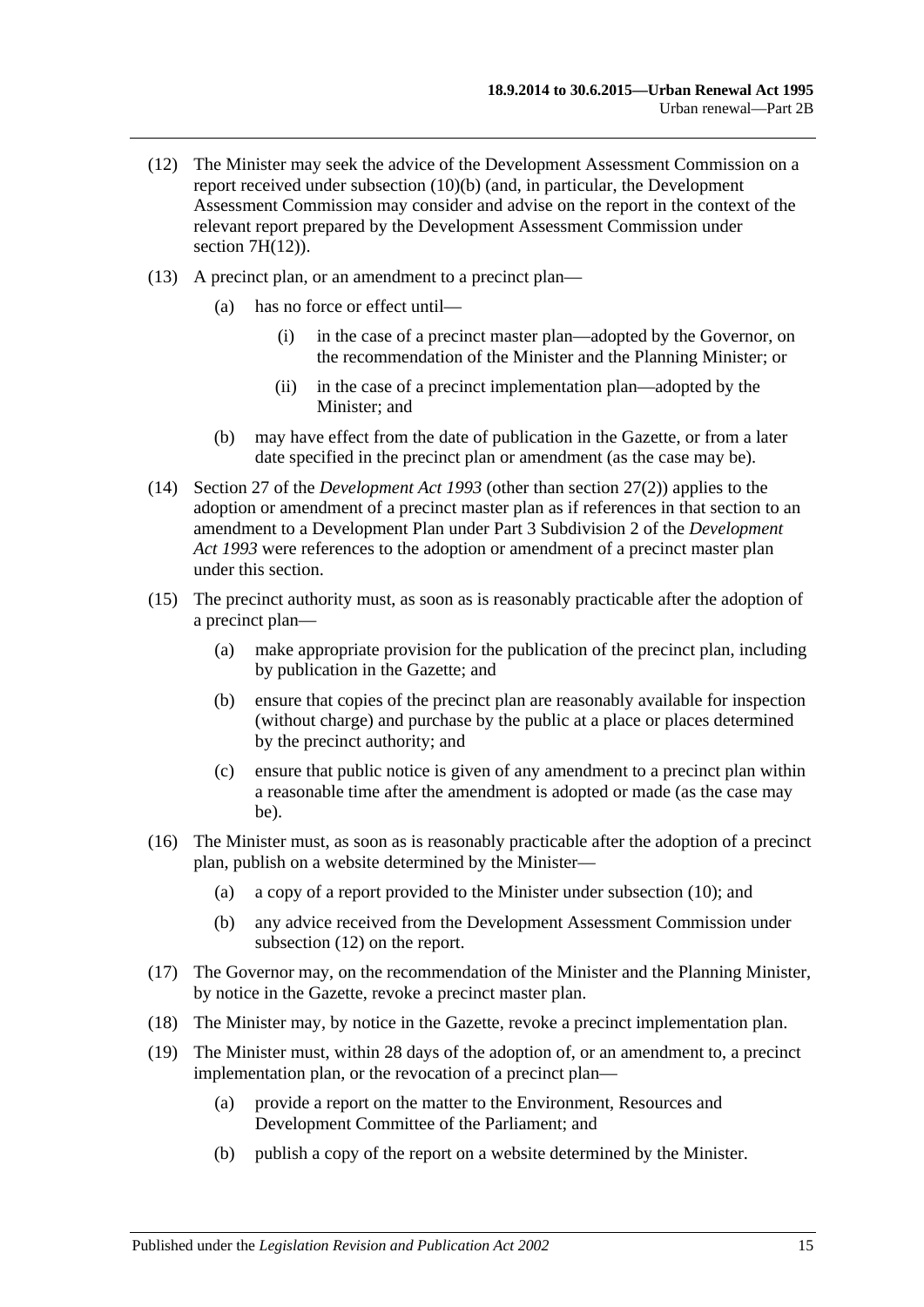#### <span id="page-15-0"></span>**7J—Certain matters to apply for the purposes of the** *Development Act 1993*

- (1) A relevant authority within the meaning of the *[Development Act](http://www.legislation.sa.gov.au/index.aspx?action=legref&type=act&legtitle=Development%20Act%201993) 1993* must accept that—
	- (a) a proposed development in a precinct is *complying* development under section 35 of the *[Development Act](http://www.legislation.sa.gov.au/index.aspx?action=legref&type=act&legtitle=Development%20Act%201993) 1993* to the extent that the development is certified by the precinct authority as being *complying* development under section [7I\(2\)\(f\)](#page-12-0) of this Act; and
	- (b) a proposed division of land in a precinct satisfies the conditions specified in section 33(1)(c) or (d) of the *[Development Act](http://www.legislation.sa.gov.au/index.aspx?action=legref&type=act&legtitle=Development%20Act%201993) 1993* to the extent that such satisfaction is certified by the precinct authority.
- <span id="page-15-2"></span>(2) The Minister may, in appointing a precinct authority for a precinct under section [7H\(8\)\(c\),](#page-9-4) if the Minister considers it appropriate to do so, limit the powers of the precinct authority so that the precinct authority may not exercise the power referred to in [subsection](#page-15-2) (1)(b).
- (3) Any requirement imposed by a council or the Development Assessment Commission under section 50 of the *[Development Act](http://www.legislation.sa.gov.au/index.aspx?action=legref&type=act&legtitle=Development%20Act%201993) 1993* must be consistent with any provision made by the precinct authority under section  $7I(2)(g)$  of this Act.
- (4) The *[Development Act](http://www.legislation.sa.gov.au/index.aspx?action=legref&type=act&legtitle=Development%20Act%201993) 1993* must be read subject to the operation of this section.

#### <span id="page-15-3"></span><span id="page-15-1"></span>**7K—Precinct authority may be authorised to exercise specified powers**

- (1) A precinct authority may, if authorised by the Governor to do so by regulation, exercise, in relation to a matter that is directly relevant to the management, development or enhancement of a precinct established under this Part, a specified statutory power—
	- (a) to grant an approval, consent, licence or exemption; or
	- (b) to provide a service or infrastructure; or
	- (c) to impose and recover a rate, levy or charge; or
	- (d) to make by-laws under the *[Local Government Act](http://www.legislation.sa.gov.au/index.aspx?action=legref&type=act&legtitle=Local%20Government%20Act%201999) 1999* or the *[Local](http://www.legislation.sa.gov.au/index.aspx?action=legref&type=act&legtitle=Local%20Government%20Act%201934)  [Government Act](http://www.legislation.sa.gov.au/index.aspx?action=legref&type=act&legtitle=Local%20Government%20Act%201934) 1934*; or
	- (e) prescribed under this paragraph by regulation.
- <span id="page-15-7"></span><span id="page-15-6"></span><span id="page-15-5"></span><span id="page-15-4"></span>(2) If an authorisation is given under [subsection](#page-15-3) (1)—
	- (a) in the case of a power to grant an approval, consent, licence or exemption—
		- (i) the statutory power may be exercised by the precinct authority as if the power had been duly delegated to it by the authority, body or person in whom the power is primarily vested; and
		- (ii) the precinct authority must consult with the authority, body or person in relation to the exercise of the power (but is not bound to comply with directions as to the exercise of the power given by that authority, body or person); and
	- (b) any statutory provisions governing, or incidental to, the exercise of the power must be observed by the precinct authority as if it were the authority, body or person in whom the power is primarily vested; and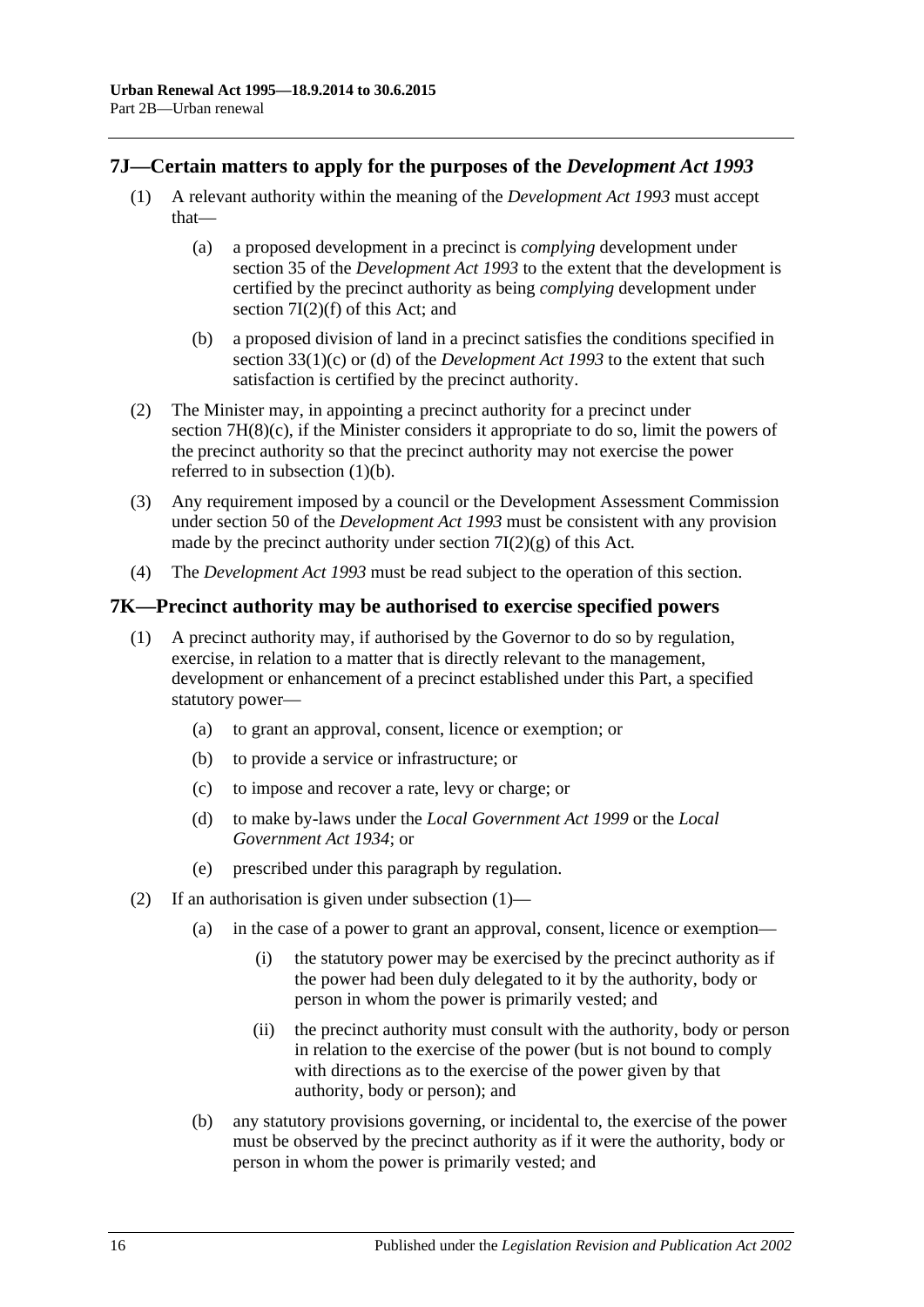- <span id="page-16-0"></span>(c) without limiting [paragraph](#page-15-4) (b), the precinct authority may exercise any other statutory power that is necessary or expedient for, or incidental to, the proper exercise of the statutory power that is authorised to be exercised by the Governor under [subsection](#page-15-3) (1); and
- (d) any statutory provisions for appeal against or review of a decision to exercise, or to refrain from exercising—
	- (i) a statutory power that is authorised to be exercised by the Governor under [subsection](#page-15-3) (1); or
	- (ii) a statutory power under [paragraph](#page-16-0) (c),

apply in relation to a decision by the precinct authority in relation to the exercise of the power.

- (3) If a precinct authority makes a by-law under the *[Local Government Act](http://www.legislation.sa.gov.au/index.aspx?action=legref&type=act&legtitle=Local%20Government%20Act%201999) 1999* or the *[Local Government Act](http://www.legislation.sa.gov.au/index.aspx?action=legref&type=act&legtitle=Local%20Government%20Act%201934) 1934* under [subsection](#page-15-5) (1)(d), the by-law—
	- (a) cannot be altered without the consent of the precinct authority; and
	- (b) is revoked if—
		- (i) the regulation under this section giving the authorisation to make by-laws is revoked; or
		- (ii) the relevant precinct is dissolved.
- <span id="page-16-2"></span><span id="page-16-1"></span>(4) Without limiting [subsection](#page-15-3) (1), a precinct authority may, if authorised by the Governor to do so by regulation, in relation to raising revenue for the purposes of the management, development or enhancement of a precinct established under this Part—
	- (a) impose a rate under the *[Local Government Act](http://www.legislation.sa.gov.au/index.aspx?action=legref&type=act&legtitle=Local%20Government%20Act%201999) 1999* (as if it were a council); and
	- (b) require a council to collect the rate on behalf of the precinct authority.
- (5) If a rate is imposed under [subsection](#page-16-1) (4)—
	- (a) Chapter 10 of the *[Local Government Act](http://www.legislation.sa.gov.au/index.aspx?action=legref&type=act&legtitle=Local%20Government%20Act%201999) 1999* will apply subject to any modifications prescribed by the regulations; and
	- (b) the council must comply with the requirement made by the precinct authority (and make a payment to the precinct authority of the amount recovered on account of the imposition of the rate); and
	- (c) the precinct authority is liable to pay to the council an amount determined in accordance with the regulations on account of the costs of the council in complying with the requirements imposed by the precinct authority (which may be set off against the amount payable by the council to the precinct authority); and
	- (d) if the precinct to which the rate relates is dissolved—the council may, for a period of 5 years, or such longer period as the Minister may allow, continue to impose any rate imposed by the precinct authority under [subsection](#page-16-2) (4)(a) and applying at the time of the dissolution (and, to avoid doubt, a rate continued under this paragraph is to be treated as if it were a rate imposed under [subsection](#page-16-2)  $(4)(a)$ .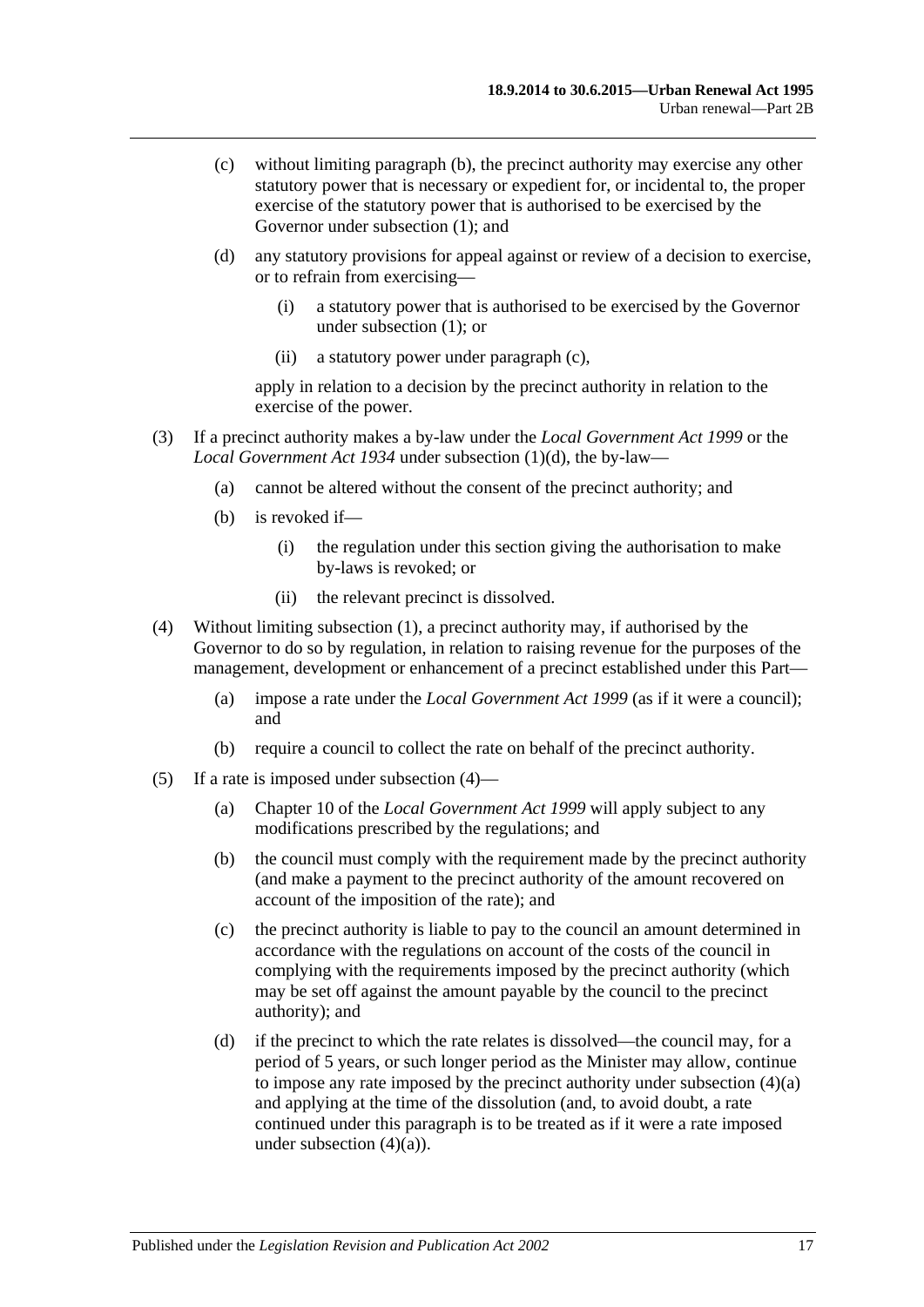- (6) If a regulation is made under this section, the Minister must as soon as practicable after the publication of the regulation, prepare a report on the matter (which must include details of any submissions made by a council in consultation under [subsection](#page-17-3) (8)) and cause copies of the report to be laid before both Houses of Parliament.
- (7) A regulation made under [subsection](#page-15-6)  $(1)(e)$  cannot come into operation until the time has passed during which the regulation may be disallowed by resolution of either House of Parliament.
- <span id="page-17-3"></span>(8) A regulation cannot be made under—
	- (a) [subsection](#page-15-7) (1)(c) authorising the exercise of a power under the *[Local](http://www.legislation.sa.gov.au/index.aspx?action=legref&type=act&legtitle=Local%20Government%20Act%201999)  [Government Act](http://www.legislation.sa.gov.au/index.aspx?action=legref&type=act&legtitle=Local%20Government%20Act%201999) 1999* in relation to the imposition or recovery of a rate, levy or charge; or
	- (b) [subsection](#page-16-1) (4),

except after consultation with the relevant council.

(9) The *[Subordinate Legislation Act](http://www.legislation.sa.gov.au/index.aspx?action=legref&type=act&legtitle=Subordinate%20Legislation%20Act%201978) 1978* applies to a regulation made under this section as if references in that Act to the Legislative Review Committee of the Parliament were references to the Environment, Resources and Development Committee of the Parliament.

#### <span id="page-17-0"></span>**7L—Governor may grant concession or make variation in relation to taxes etc on land within precinct**

- <span id="page-17-4"></span>(1) The Governor may, by regulation, with respect to land within a precinct, grant a concession or make a variation in relation to taxes, rates or charges imposed by or under an Act which apply in relation to the land (including so as to modify the provisions of another Act) and any such regulation will have effect according to its terms and despite the provisions of the other Act.
- (2) A regulation cannot be made under [subsection](#page-17-4) (1) in relation to rates or charges imposed under the *[Local Government Act](http://www.legislation.sa.gov.au/index.aspx?action=legref&type=act&legtitle=Local%20Government%20Act%201999) 1999* except after consultation with the relevant council.

#### <span id="page-17-1"></span>**7M—Council by-laws to be consistent with precinct plan**

If a by-law made by a council under the *[Local Government Act](http://www.legislation.sa.gov.au/index.aspx?action=legref&type=act&legtitle=Local%20Government%20Act%201999) 1999* or the *[Local](http://www.legislation.sa.gov.au/index.aspx?action=legref&type=act&legtitle=Local%20Government%20Act%201934)  [Government Act](http://www.legislation.sa.gov.au/index.aspx?action=legref&type=act&legtitle=Local%20Government%20Act%201934) 1934* relating to a precinct is inconsistent with a precinct plan, the precinct plan prevails to the extent of the inconsistency.

#### <span id="page-17-2"></span>**7N—Consultation with LGA on prescribed classes of regulations**

- (1) A regulation of a prescribed class cannot be made for the purposes of this Part unless the Minister has given the LGA notice of the proposal to make the regulation and given consideration to any submission made by the LGA within a period (of between 3 and 6 weeks) specified by the Minister.
- (2) In this section—

*LGA* means the Local Government Association of South Australia.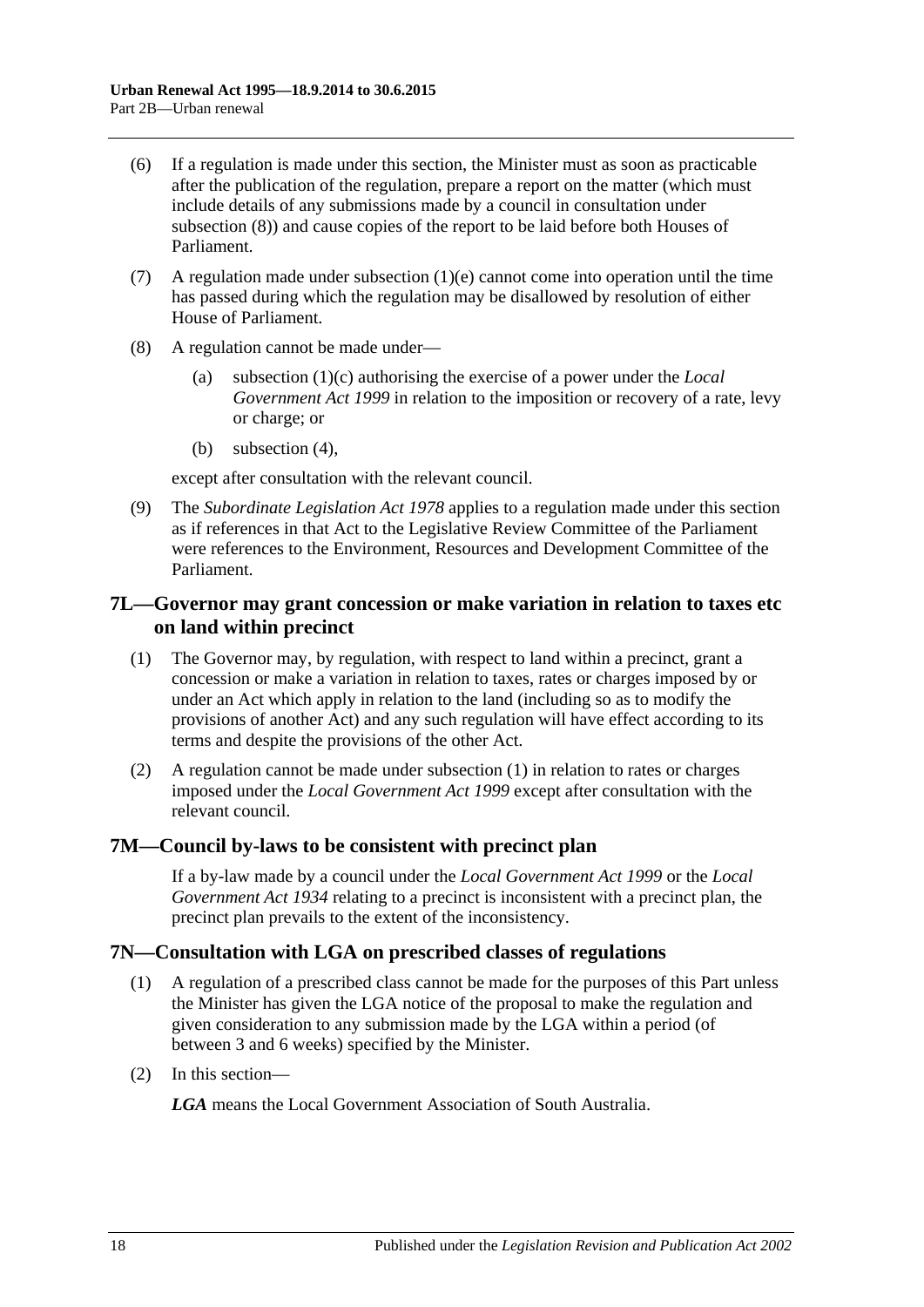## <span id="page-18-0"></span>**Part 3—Statutory corporations**

### <span id="page-18-1"></span>**Division 1—Formation of statutory corporations**

#### <span id="page-18-2"></span>**8—Formation of bodies**

- (1) The Governor may, by regulation, establish—
	- (a) a statutory corporation under this Act;
	- (b) a subsidiary of a statutory corporation under this  $Act.$ <sup>1</sup>
- <span id="page-18-4"></span>(2) Regulations establishing a statutory corporation—
	- (a) must name the body; and
	- (b) must provide for the constitution of a board of management as the body's governing body; and
	- (c) must specify the functions of the body; and
	- (d) may limit the powers of the body; and
	- (e) may specify procedures that will be followed in the event of a proposal to dissolve the body; and
	- (f) may make other provisions (not inconsistent with this Act) that in the opinion of the Governor are necessary or expedient for the purposes of the body.
- <span id="page-18-3"></span>(3) A statutory corporation—
	- (a) is a body corporate; and
	- (b) subject to a limitation imposed by or under an Act, has all the powers of a natural person together with the powers specifically conferred on it by or under this Act or other Acts.
- (4) The Governor may, by regulation—
	- (a) alter the name of a statutory corporation; or
	- (b) vary the constitution of the board of management of a statutory corporation; or
	- (c) alter the functions of a statutory corporation; or
	- (d) alter or limit the powers of a statutory corporation; or
	- (e) make other provisions (not inconsistent with this Act) that in the opinion of the Governor are necessary or expedient for the purposes of the statutory corporation.
- (5) The Governor may, by regulation—
	- (a) dissolve a body established under this section; and
	- (b) transfer the assets, rights and liabilities of a body dissolved under this provision (either as a whole or in separate parcels specified by regulation)—
		- (i) to the Minister; or
		- (ii) to another statutory corporation; or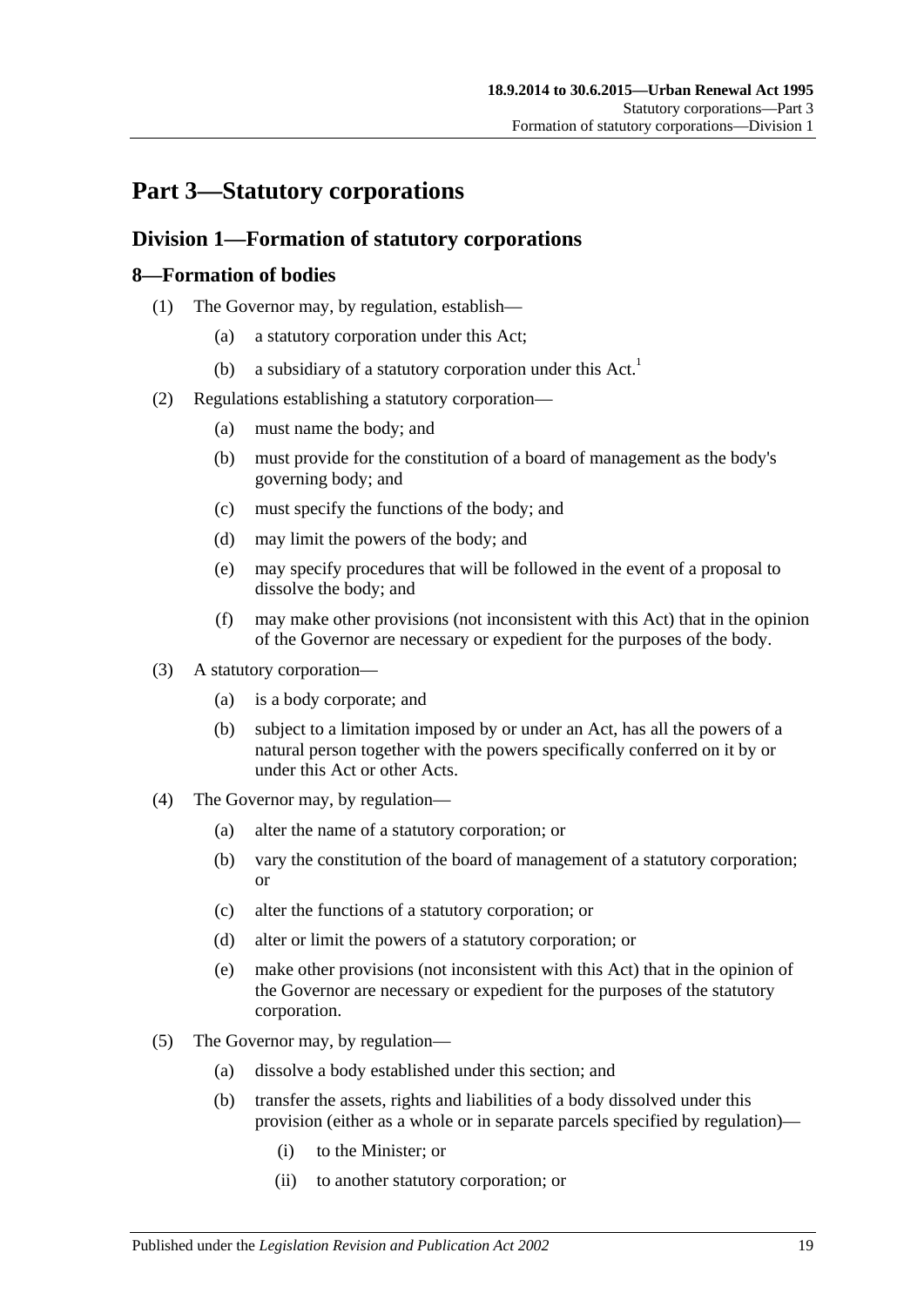- (iii) to SAHT; or
- (iv) to the Crown, or to another agent or instrumentality of the Crown (not established under this Act); or
- (v) with the agreement with the person or body—to a person or body that is not an agent or instrumentality of the Crown; and
- (c) make other provisions that in the opinion of the Governor are necessary or expedient in connection with the dissolution of the body.
- (6) However, if a regulation is in force under [paragraph](#page-18-3) (e) of [subsection](#page-18-4) (2) in respect of the statutory corporation, a statutory corporation must not be dissolved unless the Governor is satisfied that any relevant procedure prescribed under that paragraph has been followed.
- (7) If a regulation establishing a statutory corporation under this section is disallowed by either House of Parliament, the assets, rights and liabilities of the statutory corporation become assets, rights and liabilities of the Minister.

**Note—**

- - 1 A subsidiary will also be a statutory corporation for the purposes of this Act.

## <span id="page-19-0"></span>**Division 2—Ministerial control**

#### <span id="page-19-1"></span>**9—Ministerial control**

A statutory corporation is subject to the control and direction of the Minister.

## <span id="page-19-2"></span>**Division 3—Boards**

### <span id="page-19-3"></span>**10—Appointment of boards of statutory corporations**

- (1) A member of a board is appointed by the Governor on conditions determined by the Governor and for a term, not exceeding three years, determined by the Governor and, at the expiration of the term of appointment, is eligible for reappointment.
- (2) The Governor must appoint a member of a board as the board's presiding member.
- (3) The Governor may appoint a suitable person to be the deputy of a member of a board and to act as a member of a board during a period of absence of the member (and a reference in this Act to a member of a board will be taken to include, unless the contrary intention appears, a reference to a deputy while acting as a member of a board).
- <span id="page-19-4"></span>(4) The Governor may remove a member of a board from office—
	- (a) for breach of, or non-compliance with, a condition of appointment, or on any other basis specified in the instrument of appointment or under an agreement between the Minister and the member; or
	- (b) for misconduct; or
	- (c) for failure or incapacity to carry out official duties satisfactorily; or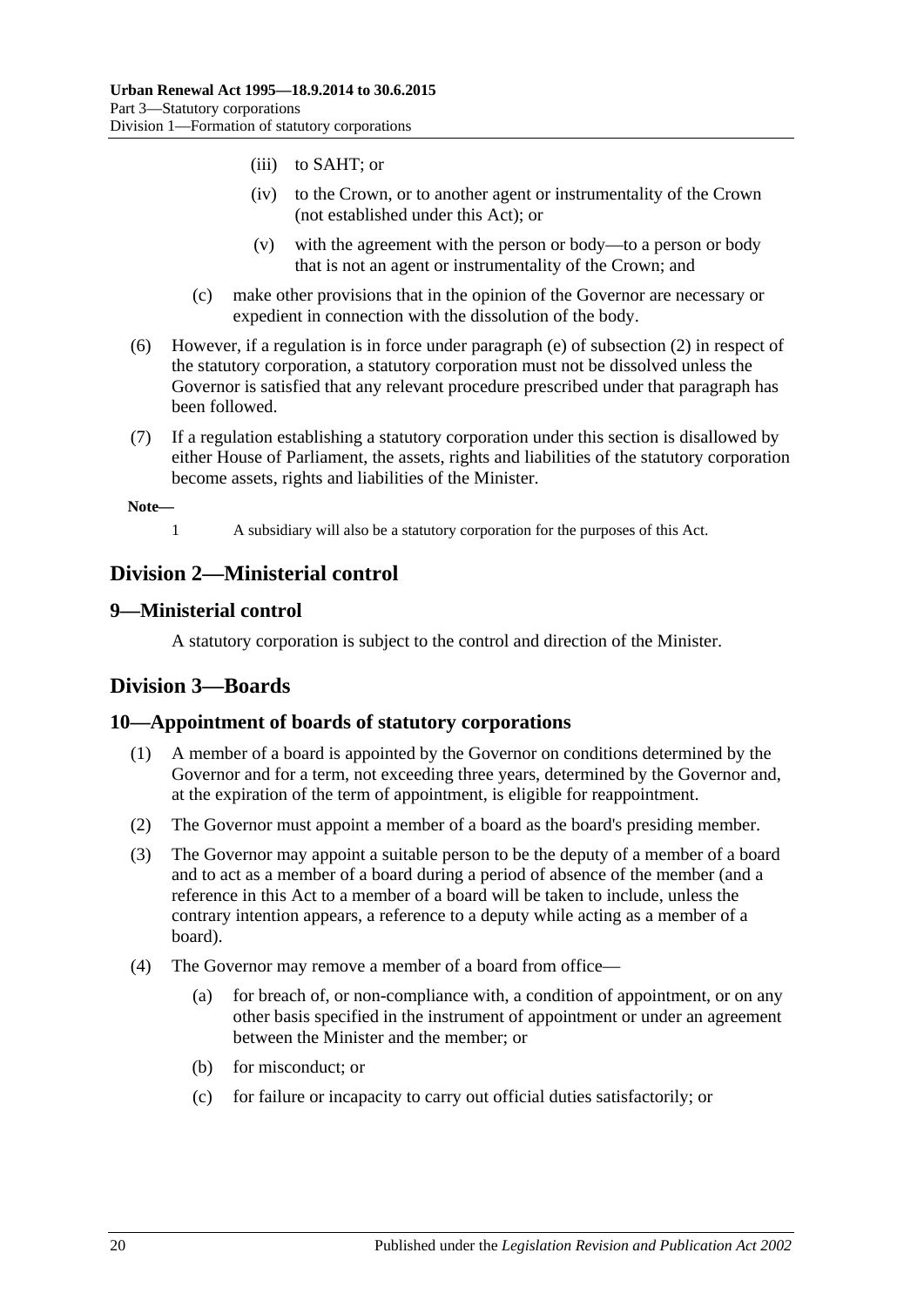- (d) if serious irregularities have occurred in the conduct of the board's affairs or the board has failed to carry out its functions satisfactorily and the board's membership should, in the opinion of the Governor, be reconstituted for that reason.
- (5) The office of a member of a board becomes vacant if the member—
	- (a) dies; or
	- (b) completes a term of office and is not reappointed; or
	- (c) resigns by written notice to the Minister; or
	- (d) is convicted of an indictable offence or sentenced to imprisonment for an offence; or
	- (e) is removed from office under [subsection](#page-19-4) (4).
- (6) On the office of a member of a board becoming vacant, the Governor may appoint a person to the vacant office.

#### <span id="page-20-0"></span>**11—Allowances and expenses**

A member of a board is entitled to remuneration, allowances and expenses determined by the Governor.

#### <span id="page-20-1"></span>**14—Validity of acts**

(1) An act or proceeding of a board is not invalid by reason only of a vacancy in its membership or a defect in the appointment of a member.

#### <span id="page-20-2"></span>**15—Proceedings**

- (1) The member appointed to chair meetings of a board will preside at meetings of the board or, in the absence of that member, a member chosen by those present will preside.
- (2) A quorum of a board consists of a number ascertained by dividing the total number of members by half, ignoring any fraction resulting from the division, and adding one (and no business may be transacted at a meeting of the board unless a quorum is present).
- (3) A decision carried by a majority of votes cast by members at a meeting of a board is a decision of the board.
- (4) Each member present at a meeting of a board has one vote on a question arising for decision and, if the votes are equal, the member presiding at the meeting has a second or casting vote.
- (5) A resolution of a board—
	- (a) of which prior notice was given to members of the board in accordance with procedures determined by the board; and
	- (b) in which at least the majority of members of the board expressed their concurrence in writing,

will be taken to be a decision of the board made at a meeting of the board.

(6) A board must have accurate minutes kept of its proceedings.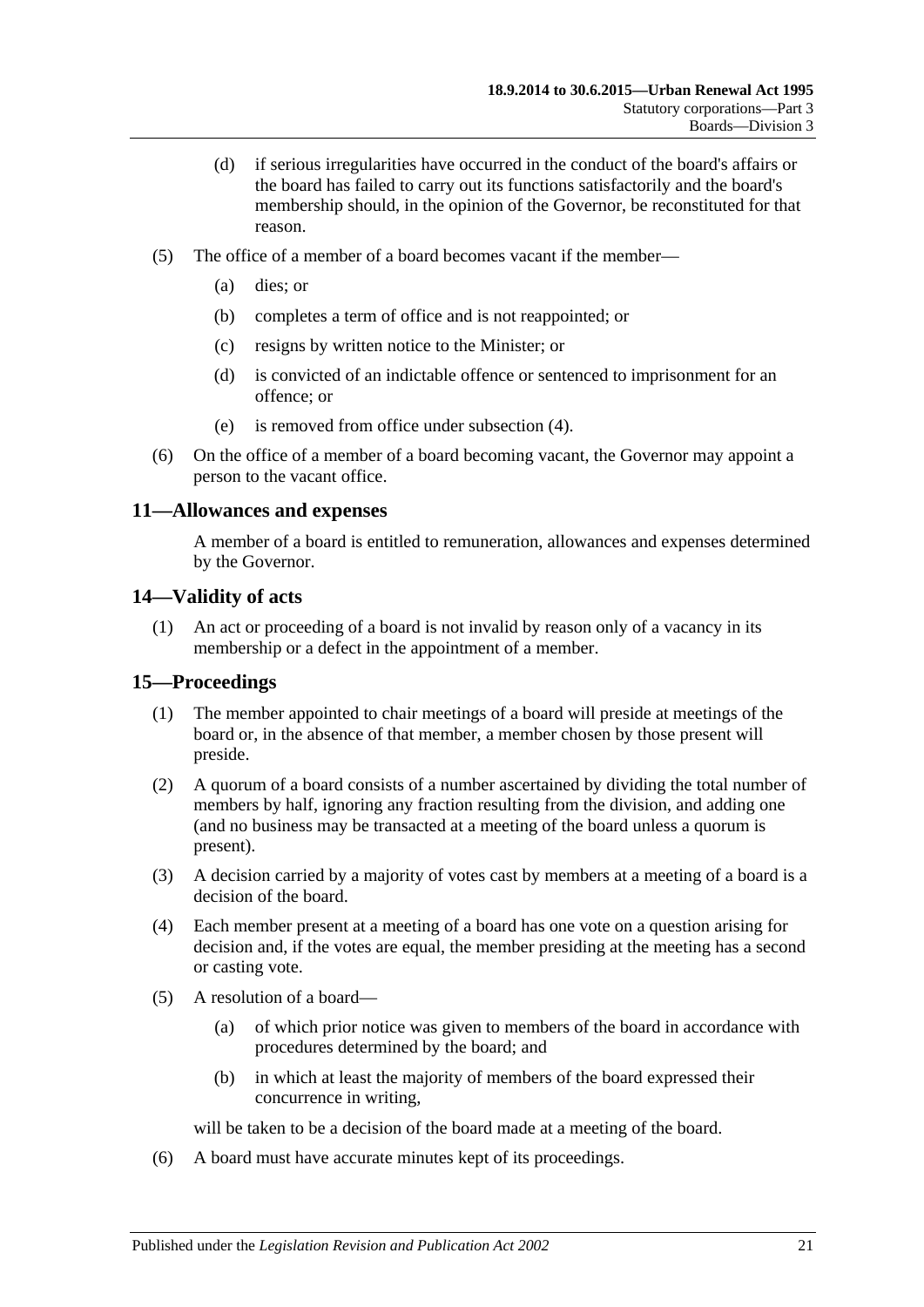(7) Subject to this Act, a board may determine its own procedures.

#### <span id="page-21-3"></span><span id="page-21-0"></span>**16—General management duties of board**

- (1) The board of a statutory corporation is responsible to the Minister for overseeing the operations of the statutory corporation (and any subsidiary) with the goal of—
	- (a) securing continuing improvements in performance; and
	- (b) protecting the long term viability of the statutory corporation and the Crown's financial and other interests in the statutory corporation.
- (2) Without limiting the effect of [subsection](#page-21-3) (1), the board must for that purpose ensure as far as practicable—
	- (a) that appropriate strategic and operational plans and targets are established; and
	- (b) that the statutory corporation (and any subsidiary) have appropriate management structures and systems for monitoring management performance against plans and targets and that corrective action is taken when necessary; and
	- (c) that appropriate systems and practices are established for management and financial planning and control, including systems and practices for the maintenance of accurate and comprehensive records of all transactions, assets and liabilities and physical and human resources of the statutory corporation (and any subsidiary); and
	- (d) that all such plans, targets, structures, systems and practices are regularly reviewed and revised as necessary to address changing circumstances and reflect best current commercial practices; and
	- (e) that the Minister receives regular reports on the performance of the statutory corporation (and any subsidiary), and on the initiatives of the board; and
	- (f) that the Minister is advised, as soon as practicable, of any material development that affects the financial or operating capacity of the statutory corporation (or any subsidiary) or gives rise to an expectation that the corporation (or any subsidiary) may not be able to meet its debts as and when they fall due.

### <span id="page-21-1"></span>**Division 4—Staff etc**

#### <span id="page-21-2"></span>**17—Staff**

- (1) The Minister will, after consultation with the Chief Executive of the Department and the statutory corporation, determine the staffing arrangements for a statutory corporation (and such staff will, subject to this Act or unless the Minister otherwise determines, be Public Service employees).
- (2) A statutory corporation may, with the approval of the Minister or under an authorisation conferred by regulation, engage agents or consultants, and enter into other forms of contract for the provision of services.
- (3) A statutory corporation may, by arrangement with the appropriate authority, make use of the services, facilities or staff of a government department, agency or instrumentality.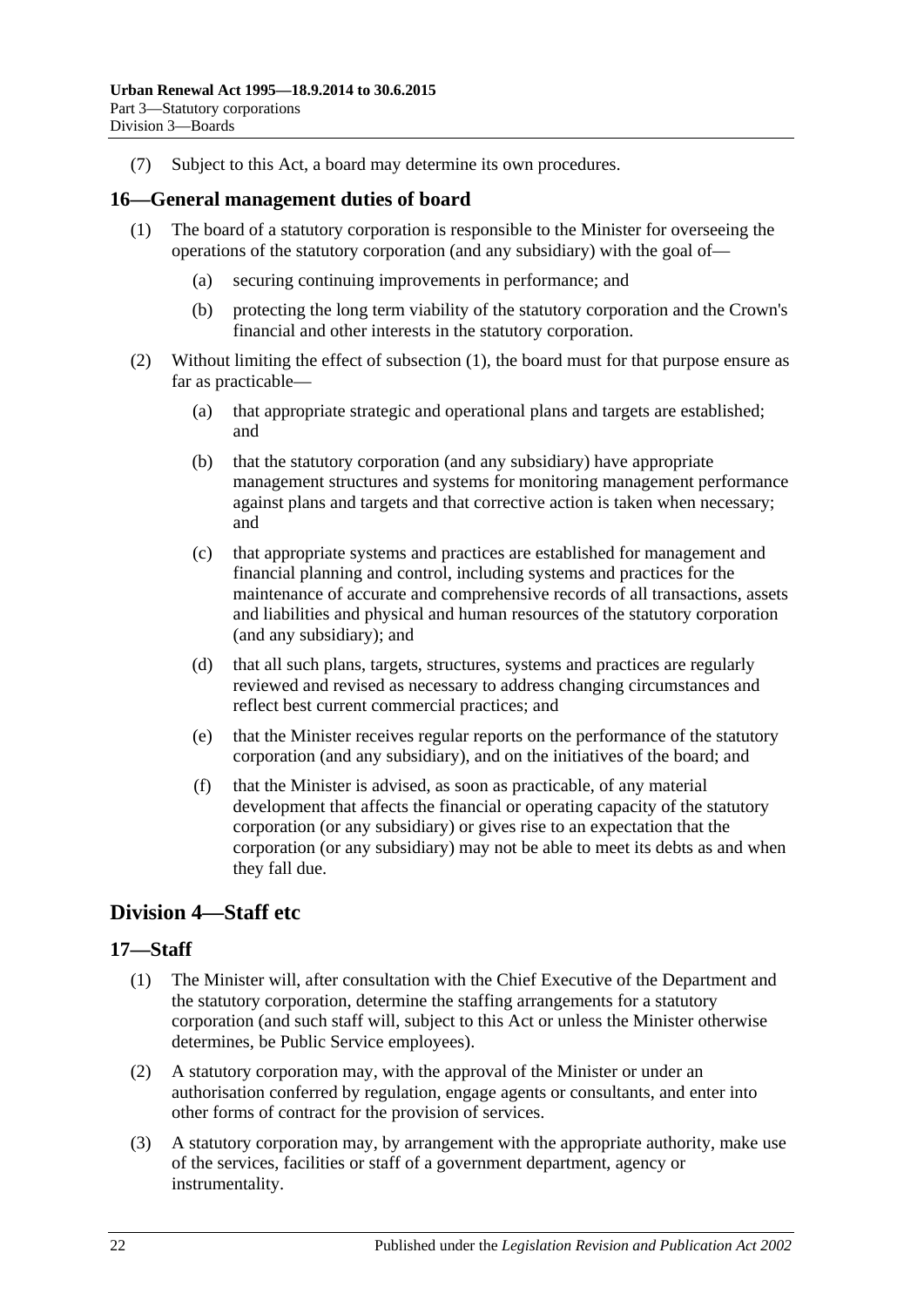- <span id="page-22-5"></span>(4) *HomeStart Finance* (a statutory corporation under this Act) is declared not to be a national system employer for the purposes of the *Fair Work Act 2009* of the Commonwealth.
- (5) The Governor may, by proclamation, fix a day on which [subsection](#page-22-5) (4) will expire.

## <span id="page-22-0"></span>**Division 5—Committees and delegations**

#### <span id="page-22-1"></span>**18—Committees**

- (1) A board must establish such committees (including advisory committees or subcommittees) as the Minister may require.
- (2) A board may establish such other committees (including advisory committees or subcommittees) as the board thinks fit.
- (3) Subject to a direction of the Minister, the membership of a committee will be determined by the board that established the committee and may, but need not, consist of, or include, members of the board.
- <span id="page-22-6"></span>(4) The procedures to be observed in relation to the conduct of the business of a committee will be—
	- (a) as determined by the Minister or the relevant board; or
	- (b) insofar as the procedure is not determined under [paragraph](#page-22-6) (a), as determined by the committee.

#### <span id="page-22-2"></span>**19—Delegations**

- (1) A board may delegate a function or power conferred on or vested in the board (or its statutory corporation) under this Act—
	- (a) to a specified person or body; or
	- (b) to a person occupying a specified office or position.
- (2) A delegation—
	- (a) may be made subject to conditions and limitations specified in the instrument of delegation; and
	- (b) if the instrument of delegation so provides, may be further delegated by the delegate; and
	- (c) is revocable at will and does not prevent the board from acting itself in a matter.

## <span id="page-22-3"></span>**Division 6—Operational, property and financial matters**

#### <span id="page-22-4"></span>**20—Common seal**

A statutory corporation must have a common seal and if a document appears to bear the common seal of the statutory corporation, it will be presumed in the absence of proof to the contrary that the common seal of the statutory corporation was properly affixed to the document.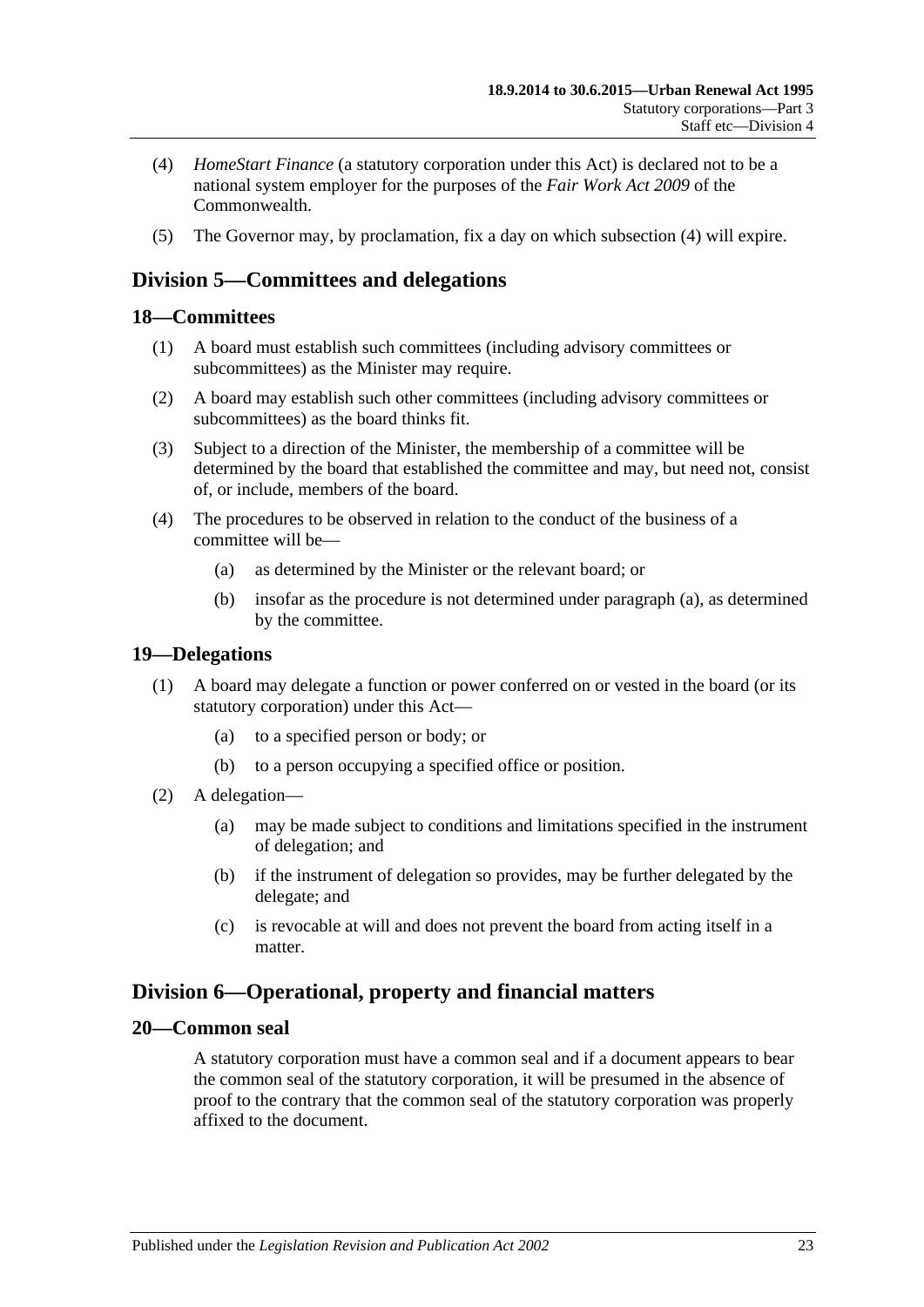#### <span id="page-23-0"></span>**21—Specific powers**

- (1) Without limiting another provision of this Act, but subject to a limitation or condition imposed by the Minister in relation to the statutory corporation, a statutory corporation may—
	- (a) sue and be sued;
	- (b) acquire, hold, deal with and dispose of real and personal property (or an interest in real or personal property), and grant or hold a lease or licence;
	- (c) with the approval of the Minister or as authorised by regulation—acquire, hold, deal with and dispose of shares in, or securities issued by, another body corporate, or participate in the formation of another body;
	- (d) with the approval of the Minister or as authorised by regulation—borrow money and obtain other forms of financial accommodation;
	- (e) establish and operate ADI accounts and invest money;
	- (f) enter into any kind of contract or arrangement;
	- (g) exercise other powers conferred by regulation;
	- (h) exercise other powers that are necessary, expedient or incidental to the functions of the statutory corporation.
- <span id="page-23-4"></span><span id="page-23-3"></span>(2) A statutory corporation must not establish a trust scheme or a partnership or other scheme or arrangement for sharing of profits or joint venture with another person or undertake an operation or transaction pursuant to such a scheme or arrangement.
- (3) However, [subsection](#page-23-3) (2) does not apply if—
	- (a) the statutory corporation is acting with the approval of the Minister; or
	- (b) the other party to the scheme or arrangement is another statutory corporation or SAHT; or
	- (c) a regulation provides that [subsection](#page-23-3) (2) does not apply to the statutory corporation.
- (4) The Minister must obtain the concurrence of the Treasurer before giving an approval under [subsection](#page-23-4) (1)(d).

#### <span id="page-23-1"></span>**22—Property to be held on behalf of Crown**

A statutory corporation holds its property on behalf of the Crown.

#### <span id="page-23-5"></span><span id="page-23-2"></span>**23—Transfer of property etc**

- <span id="page-23-6"></span>(1) The Minister may with the concurrence of the Treasurer, by notice in the Gazette—
	- (a) transfer an asset, right or liability of the Minister to a statutory corporation or to SAHT;
	- (b) transfer an asset, right or liability of a statutory corporation—
		- (i) to the Minister; or
		- (ii) to another statutory corporation; or
		- (iii) to SAHT; or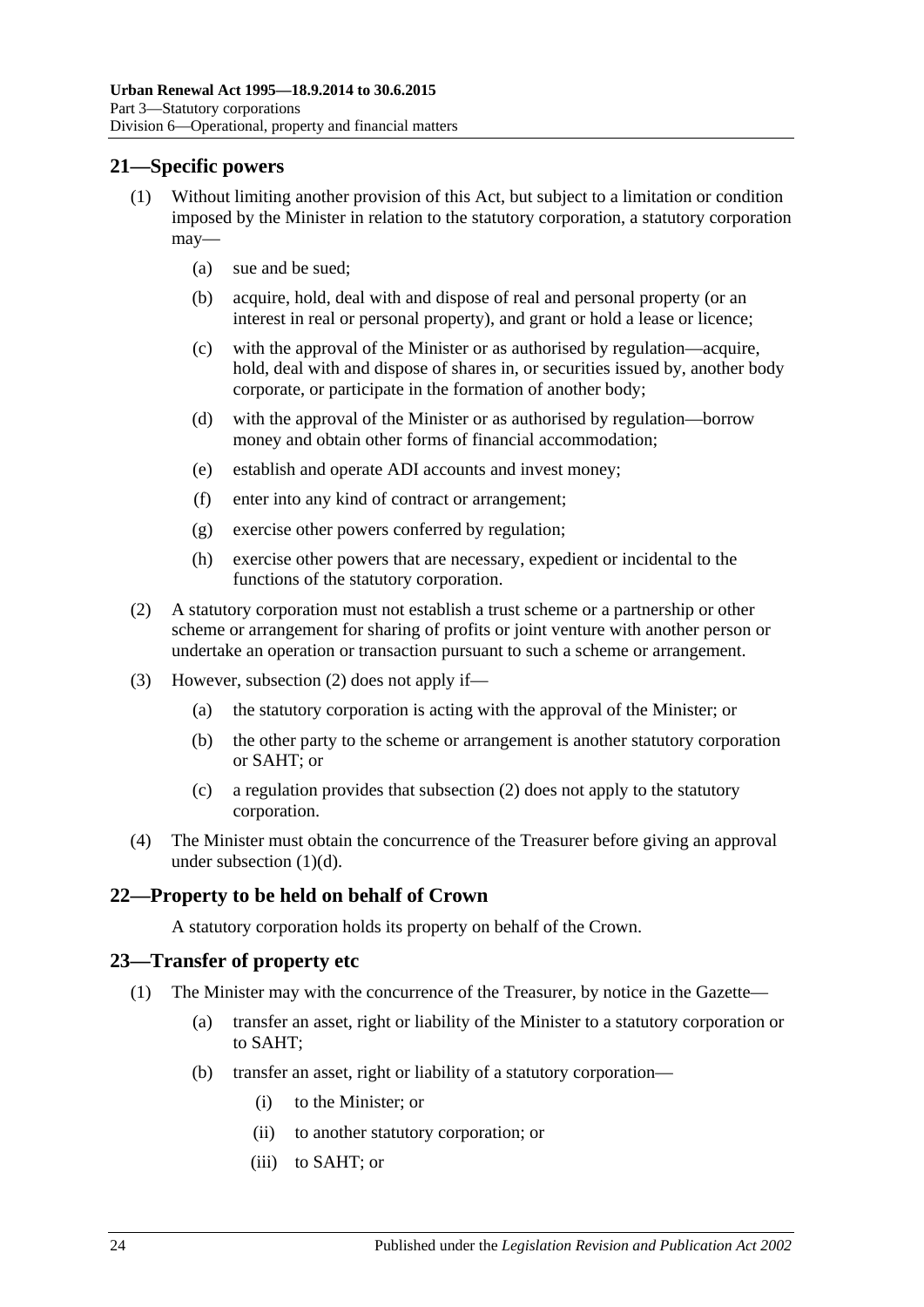- (iv) to the Crown, or to another agent or instrumentality of the Crown (not established under this Act); or
- (v) in prescribed circumstances, subject to prescribed conditions (if any), and with the agreement of the person or body—to a person or body that is not an agent or instrumentality of the Crown;
- (c) on the revocation of a precinct plan under [Part 2B,](#page-7-3) transfer an asset, right or liability of a statutory corporation or an agent or instrumentality of the Crown to a person or body that is not an agent or instrumentality of the Crown, with the agreement of the person or body.
- (2) A notice under [subsection](#page-23-5) (1) may make other provisions that in the opinion of the Minister are necessary or expedient in connection with the relevant transfer.
- (3) However, the Minister must not act under [subsection](#page-23-6)  $(1)(b)$  if to do so would contravene an express agreement entered into by the Minister that limits the Minister's powers in relation to the statutory corporation.

#### <span id="page-24-2"></span><span id="page-24-0"></span>**24—Securities**

- (1) A statutory corporation may, with the approval of the Minister—
	- (a) grant a mortgage or charge over an asset of the statutory corporation; or
	- (b) enter into a contract of guarantee or indemnity; or
	- (c) issue debentures or promissory notes that are charged over the assets of the statutory corporation generally, or over specified assets of the statutory corporation; or
	- (d) issue inscribed debenture stock in accordance with a scheme prescribed by the regulations.
- (2) The Minister must obtain the concurrence of the Treasurer before giving an approval under [subsection](#page-24-2) (1).
- (3) A liability of a statutory corporation incurred with the concurrence of the Treasurer is guaranteed by the Treasurer.

### <span id="page-24-1"></span>**25—Tax and other liabilities**

- (1) The Treasurer may require a statutory corporation to pay all or specified rates, duties, taxes and imposts, and to assume other liabilities and duties (either generally or of a specified kind), as would apply under the law of the State if the statutory corporation were a public company.
- <span id="page-24-3"></span>(2) The Treasurer may require a statutory corporation to pay to the Treasurer, for the credit of the Consolidated Account, such amounts as the Treasurer from time to time determines to be equivalent in effect to either (or both) of the following:
	- (a) income tax and other taxes or imposts that the statutory corporation does not pay to the Commonwealth but would be liable to pay under the law of the Commonwealth if it were constituted and organised in such manner as the Treasurer determines to be appropriate for the purposes of this subsection as a public company or, in the case of a statutory corporation with two or more divisions, as two or more public companies; and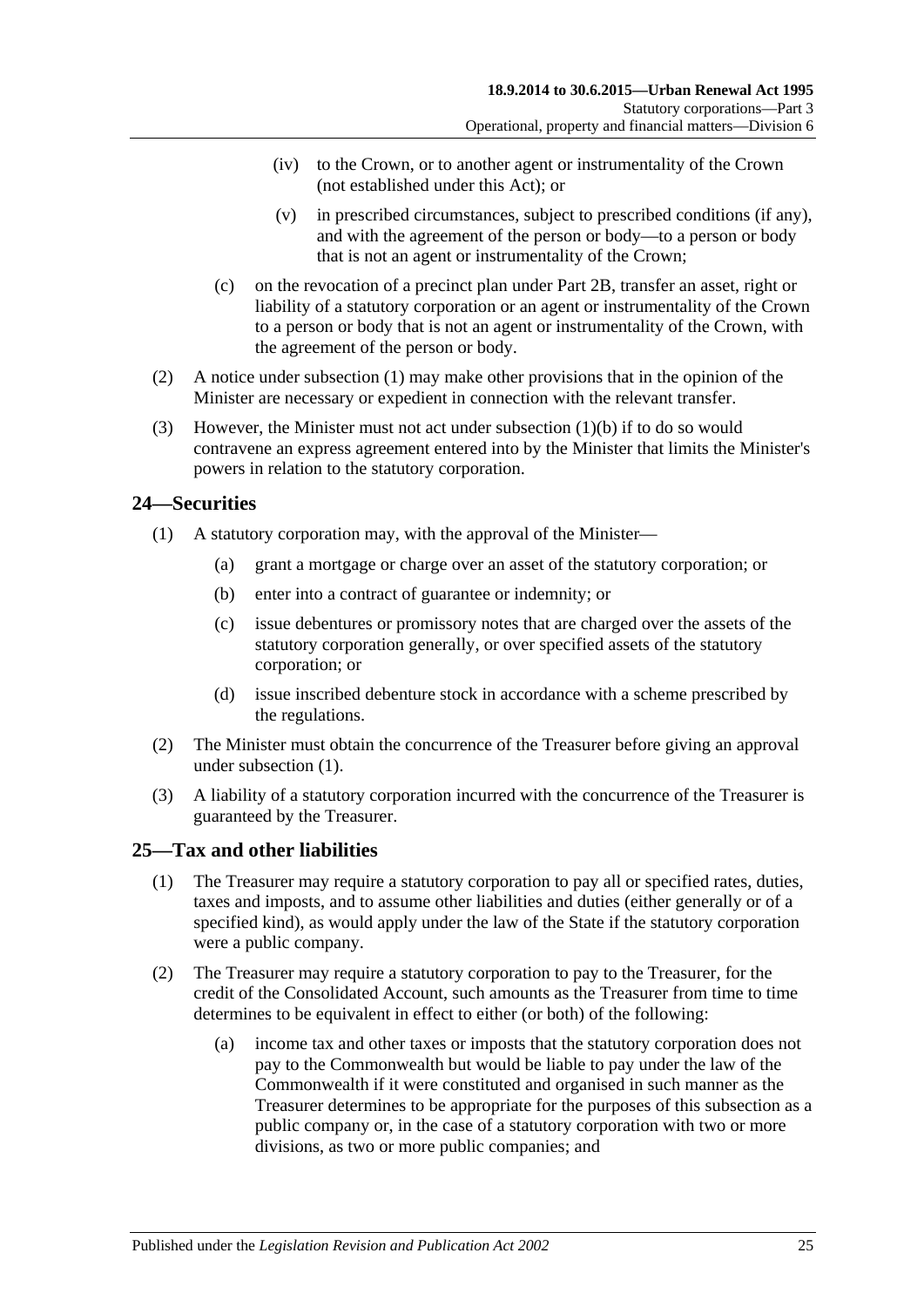- (b) council rates that the statutory corporation would be liable to pay to a council if the statutory corporation were a public company.
- (3) Amounts determined to be payable under [subsection](#page-24-3) (2) must be paid by the statutory corporation at the times and in the manner determined by the Treasurer.

#### <span id="page-25-1"></span><span id="page-25-0"></span>**26—Dividends**

- (1) A statutory corporation to which this section applies must, before the end of each financial year, recommend to the Minister that the statutory corporation pay a specified dividend, or not pay a dividend, for that financial year, as the statutory corporation considers appropriate.
- (2) The Minister may, in consultation with the Treasurer, by notice to the statutory corporation—
	- (a) approve a recommendation of the statutory corporation under [subsection](#page-25-1) (1); or
	- (b) determine that a specified dividend be paid, or that no dividend be paid,

as the Minister and the Treasurer consider appropriate.

- <span id="page-25-2"></span>(3) A statutory corporation to which this section applies must, if so required by the Minister at any time during a financial year, recommend to the Minister that a specified interim dividend or specified interim dividends be paid by the statutory corporation for that financial year, or that no such dividend or dividends be paid by the statutory corporation, as the corporation considers appropriate.
- (4) The Minister may, in consultation with the Treasurer, by notice to the statutory corporation—
	- (a) approve a recommendation of the statutory corporation under [subsection](#page-25-2) (3); or
	- (b) determine that an interim dividend or interim dividends be paid, or that no interim dividend be paid,

as the Minister and the Treasurer consider appropriate.

- (5) If a dividend or interim dividend or dividends is or are to be paid by a statutory corporation, the dividend or interim dividend or dividends must be paid by the statutory corporation to the Minister in the manner and at the time or times determined by the Minister in consultation with the Treasurer.
- (6) If the Minister receives an amount from a statutory corporation under this section, the Minister may, in consultation with the Treasurer—
	- (a) allocate that amount, or a part of that amount, in a manner determined by the Minister; or
	- (b) pay that amount, or a part of that amount, for the credit of the Consolidated Account.
- (7) A recommendation under this section must be made by the board of the statutory corporation and may not be made by a person or committee pursuant to a delegation.
- (8) This section applies to a statutory corporation that is required to comply with this section by the Minister in consultation with the Treasurer.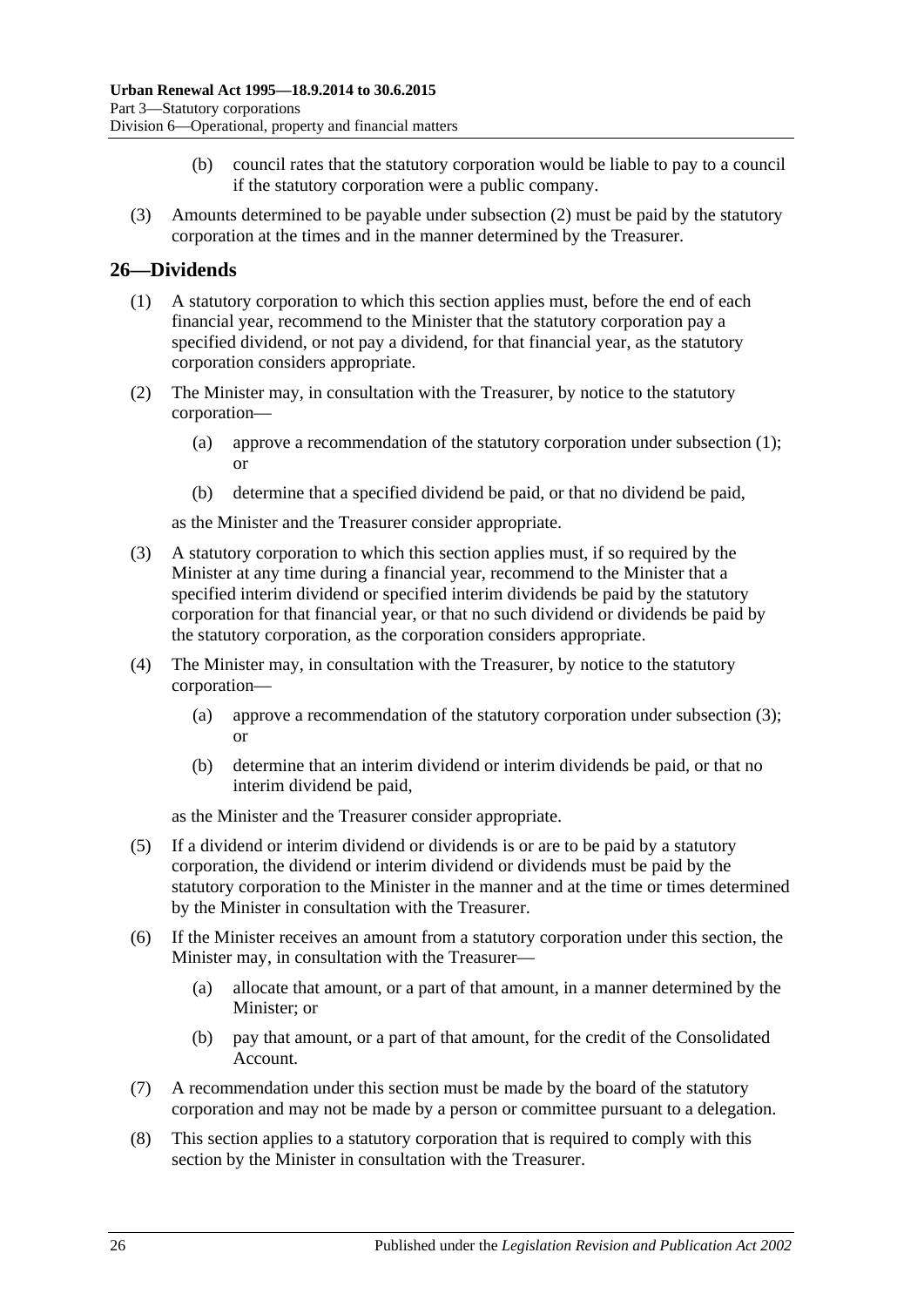#### <span id="page-26-0"></span>**27—Audit and accounts**

- (1) A statutory corporation must, unless exempted by the Minister after consultation with the Treasurer, establish and maintain effective internal auditing of its operations.
- (2) A statutory corporation must keep proper accounting records in relation to its financial affairs, and must have annual statements of accounts prepared in respect of each financial year.
- (3) The accounting records and statements of accounts must comply with any applicable instructions of the Treasurer under section 41 of the *[Public Finance and Audit](http://www.legislation.sa.gov.au/index.aspx?action=legref&type=act&legtitle=Public%20Finance%20and%20Audit%20Act%201987)  Act [1987](http://www.legislation.sa.gov.au/index.aspx?action=legref&type=act&legtitle=Public%20Finance%20and%20Audit%20Act%201987)*.
- (4) The Auditor-General may at any time audit the accounts of a statutory corporation and must audit the annual statement of accounts.

## <span id="page-26-1"></span>**Division 7—Performance and reporting obligations**

### <span id="page-26-2"></span>**28—Objectives**

- (1) The Minister may, after consultation with a statutory corporation, prepare a statement setting various objectives, targets or goals that the statutory corporation is to pursue over the period specified in the statement and dealing with such other matters as the Minister considers appropriate.
- (2) The statutory corporation must review the statement whenever it is necessary to do so on account of a direction of the Minister under this Act, and in any event at least once in every twelve month period.
- (3) The Minister may, after consultation with a statutory corporation, amend a statement issued in relation to that statutory corporation at any time.
- (4) The Minister must consult with the Treasurer if the statutory corporation is to be set financial objectives, targets or goals.

#### <span id="page-26-3"></span>**29—Provision of information and reports to the Minister**

- (1) A statutory corporation must, at the request of the Minister, furnish the Minister with such information or records in the possession or control of the statutory corporation as the Minister may require in such manner and form as the Minister may require.
- (2) If a record in the possession or control of a statutory corporation is furnished to the Minister under this section, the Minister may make, retain and deal with copies of the record as the Minister thinks fit.
- <span id="page-26-5"></span>(3) If a statutory corporation considers that information or record furnished under this section contains matters that should be treated for any reason as confidential, the statutory corporation may advise the Minister of that opinion giving the reason for the opinion, and the Minister may, subject to [subsection](#page-26-4) (4), act on that advice as the Minister thinks fit.
- <span id="page-26-4"></span>(4) If the Minister is satisfied on the basis of the statutory corporation's advice under [subsection](#page-26-5) (3) that the statutory corporation owes a duty of confidence in respect of a matter, the Minister must ensure the observance of that duty in respect of the matter, but this subsection does not prevent the Minister from disclosing the matter as required in the proper performance of ministerial functions or duties.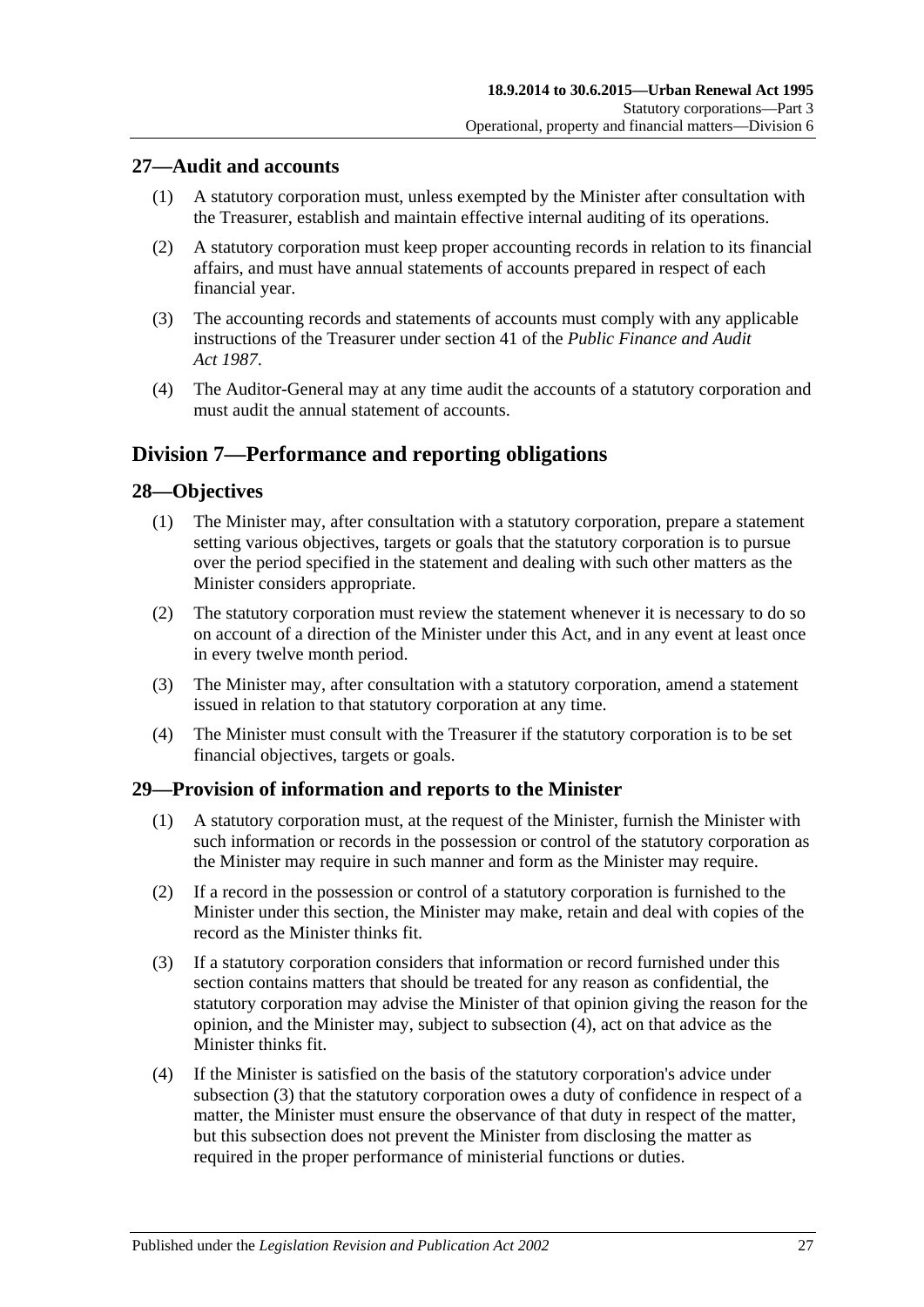#### <span id="page-27-0"></span>**30—Annual report**

- (1) A statutory corporation must, on or before 30 September in each year, prepare and present to the Minister a report on the operations of the statutory corporation during the financial year that ended on the preceding 30 June.
- (2) The report must incorporate the audited accounts and financial statements of the statutory corporation.
- (3) The Minister must, within 12 sitting days after receiving a report under this section, have copies of the report laid before both Houses of Parliament.

## <span id="page-27-1"></span>**Part 4—Miscellaneous**

#### <span id="page-27-2"></span>**31—Acquisition of land**

A statutory corporation may, with the consent of the Minister, acquire land for a purpose associated with the performance of its functions under and in accordance with the *[Land Acquisition Act](http://www.legislation.sa.gov.au/index.aspx?action=legref&type=act&legtitle=Land%20Acquisition%20Act%201969) 1969*.

#### <span id="page-27-3"></span>**32—Power to enter land**

- (1) A person authorised in writing by the Minister to do so may enter land and conduct a survey, valuation, test or examination that the Minister considers necessary or expedient for the purposes of this Act.
- (2) A person must not enter land under this section unless the person has given reasonable notice of his or her intention to do so to the occupier of the land.
- (3) A person must not, without reasonable excuse, hinder a person in the exercise of a power under this section.

Penalty: Division 6 fine.

(4) This section does not limit a power conferred by or under an agreement or mortgage, or by or under another Act or law.

#### <span id="page-27-4"></span>**33—Satisfaction of Treasurer's guarantee**

A liability of the Treasurer arising by virtue of a guarantee under this Act is to be paid out of the Consolidated Account (which is appropriated to the necessary extent).

#### <span id="page-27-5"></span>**34—Effect of transfers**

- (1) The transfer of an asset, right or liability under this Act operates by force of this Act and despite the provisions of another law.
- (2) The transfer of a liability under this Act operates to discharge the body from which the liability was transferred from the liability.

#### <span id="page-27-7"></span><span id="page-27-6"></span>**35—Registering authorities to note transfer**

(1) The Registrar-General or another authority required or authorised under a law of the State to register or record transactions affecting assets, rights or liabilities, or documents relating to such transactions, must, on application under this section, register or record in an appropriate manner the transfer to the Minister or another body of an asset, right or liability by regulation, proclamation or notice under this Act.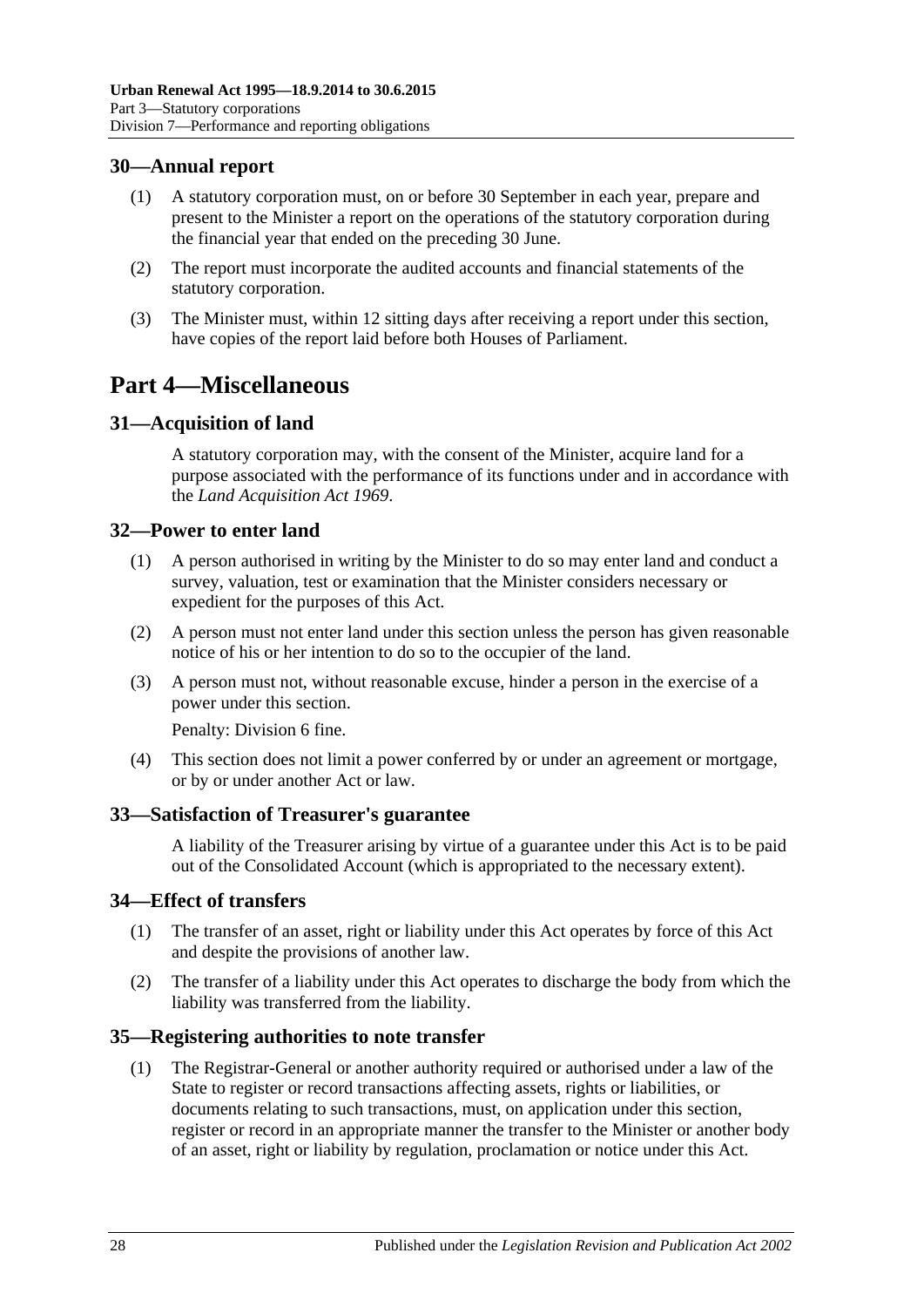- (2) An instrument relating to an asset, right or liability that has transferred to the Minister or a body by regulation, proclamation or notice under this Act must, if the instrument is executed by the Minister or the body and is otherwise in an appropriate form, be registered or recorded by the Registrar-General or another appropriate authority despite the fact that the Minister or the body has not been registered or recorded as the proprietor of the property under [subsection](#page-27-7) (1).
- (3) The vesting of property by regulation, proclamation or notice under this Act, and an instrument evidencing or giving effect to that vesting, are exempt from stamp duty.

#### <span id="page-28-0"></span>**36—Offences**

- (1) A prosecution for an offence against this Act may be commenced within three years after the date of the alleged commission of the offence or, with the authorisation of the Attorney-General, at a later time within five years after the date of the alleged commission of the offence.
- (2) An apparently genuine document purporting to be signed by the Attorney-General and to authorise the commencement of proceedings for an offence against this Act will be accepted in legal proceedings, in the absence of proof to the contrary, as proof of the authorisation.

#### <span id="page-28-1"></span>**36A—Approvals by Minister or Treasurer**

A matter under this Act for which the approval of the Minister or the Treasurer is required will be regarded as having that approval—

- (a) whether the approval is given in respect of that particular matter or a class of matters to which it belongs; and
- (b) whether the approval is given by the Minister or Treasurer or by a person acting with the authority of the Minister or Treasurer.

#### <span id="page-28-3"></span><span id="page-28-2"></span>**37—Regulations**

- (1) The Governor may make regulations that are contemplated by, or necessary or expedient for the purposes of, this Act.
- (2) Without limiting the generality of [subsection](#page-28-3) (1), the regulations may—
	- (a) make provision for, or in relation to, the form or content of any agreement between a statutory corporation and another party;
	- (b) make provision in relation to—
		- (i) the operations of a statutory corporation;
		- (ii) the dissolution of a statutory corporation;
	- (c) make provision for matters relevant to landlord and tenant issues arising from the provision of public housing;
	- (d) make provision for information to be kept by statutory corporations, and for the provision of reports or returns to the Minister or a prescribed person or authority;
	- (e) prescribe penalties, not exceeding \$500, for a breach of a regulation.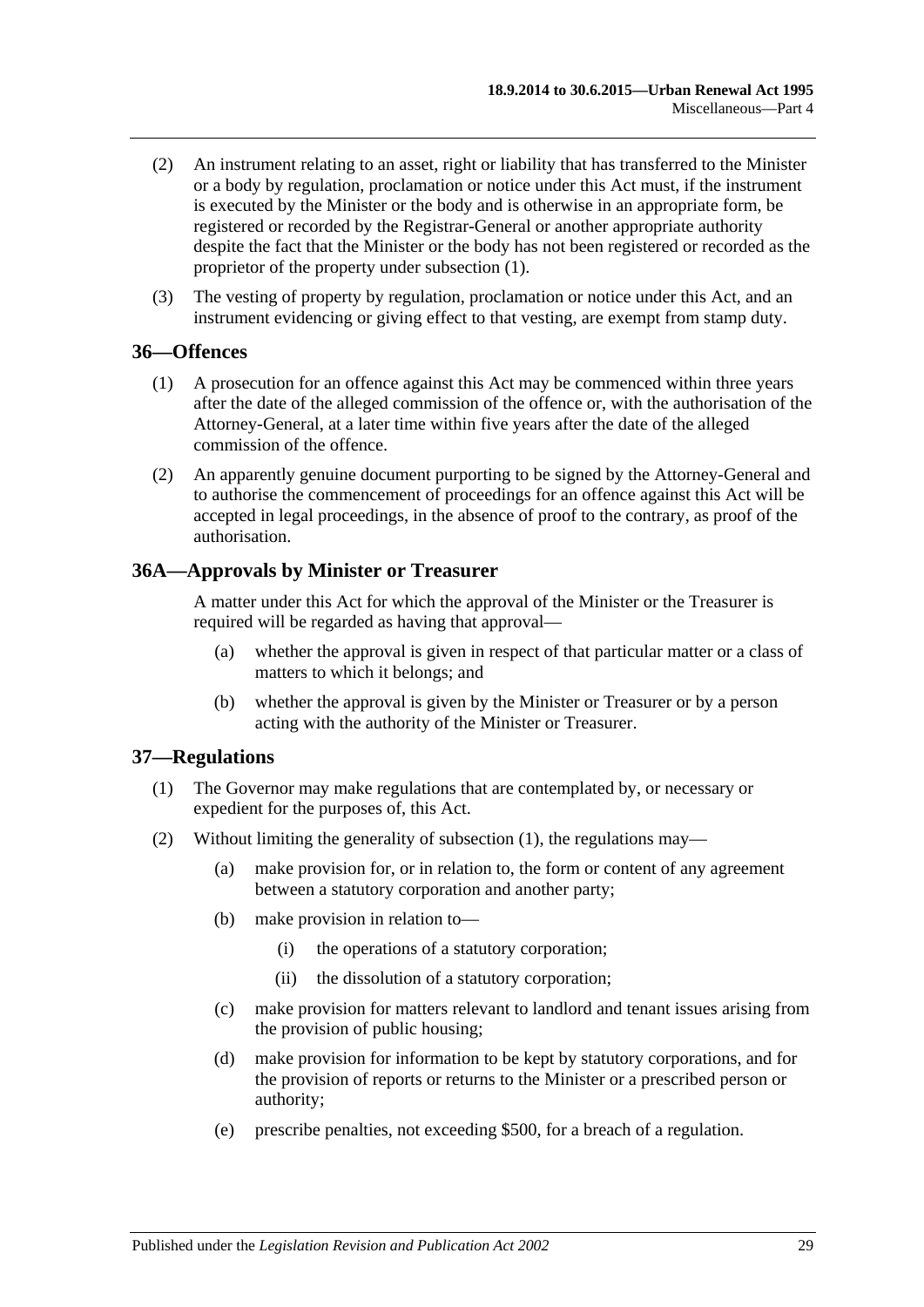- (3) The regulations may—
	- (a) be of general or limited application; and
	- (b) make different provision according to the persons, things or circumstances to which they are expressed to apply; and
	- (c) provide that a matter or thing is to be determined, dispensed with, regulated or prohibited according to the discretion of the Minister or a prescribed person or authority.

## <span id="page-29-0"></span>**Schedule 2—Transitional provisions**

#### <span id="page-29-1"></span>**1—Interpretation**

In this Schedule—

*Homestart* means *Homestart Finance Ltd* (ACN 008 272437);

*relevant day* means the day on which this Schedule comes into operation;

*Urban Land Trust* means the South Australian Urban Land Trust (as in existence immediately before the relevant day).

#### <span id="page-29-2"></span>**3—Dissolution of Homestart**

Homestart is, by force of this clause, dissolved.

#### <span id="page-29-5"></span><span id="page-29-3"></span>**4—Staff**

- (1) The Governor may, by proclamation, transfer the employment of a person who was an officer or employee of Homestart or the Urban Land Trust immediately before the relevant day—
	- (a) to the Department; or
	- (b) to SAHT; or
	- (c) to a statutory corporation established under this Act.
- (2) The transfer of a person under [subclause](#page-29-5) (1) does not affect—
	- (a) existing conditions of employment or existing or accruing rights to leave; or
	- (b) a process commenced for variation of those conditions or rights.

#### <span id="page-29-6"></span><span id="page-29-4"></span>**5—Vesting of property etc in the Minister**

- (1) The Minister succeeds to all the property, assets, rights, powers, liabilities and obligations of Homestart and the Urban Land Trust.
- (2) However, [subclause](#page-29-6) (1) does not apply to property, assets, rights, powers, liabilities or obligations vested by the Governor, by proclamation, in—
	- (a) the Crown; or
	- (b) another Minister of the Crown; or
	- (c) an agent or instrumentality of the Crown; or
	- (d) a statutory corporation established under this Act.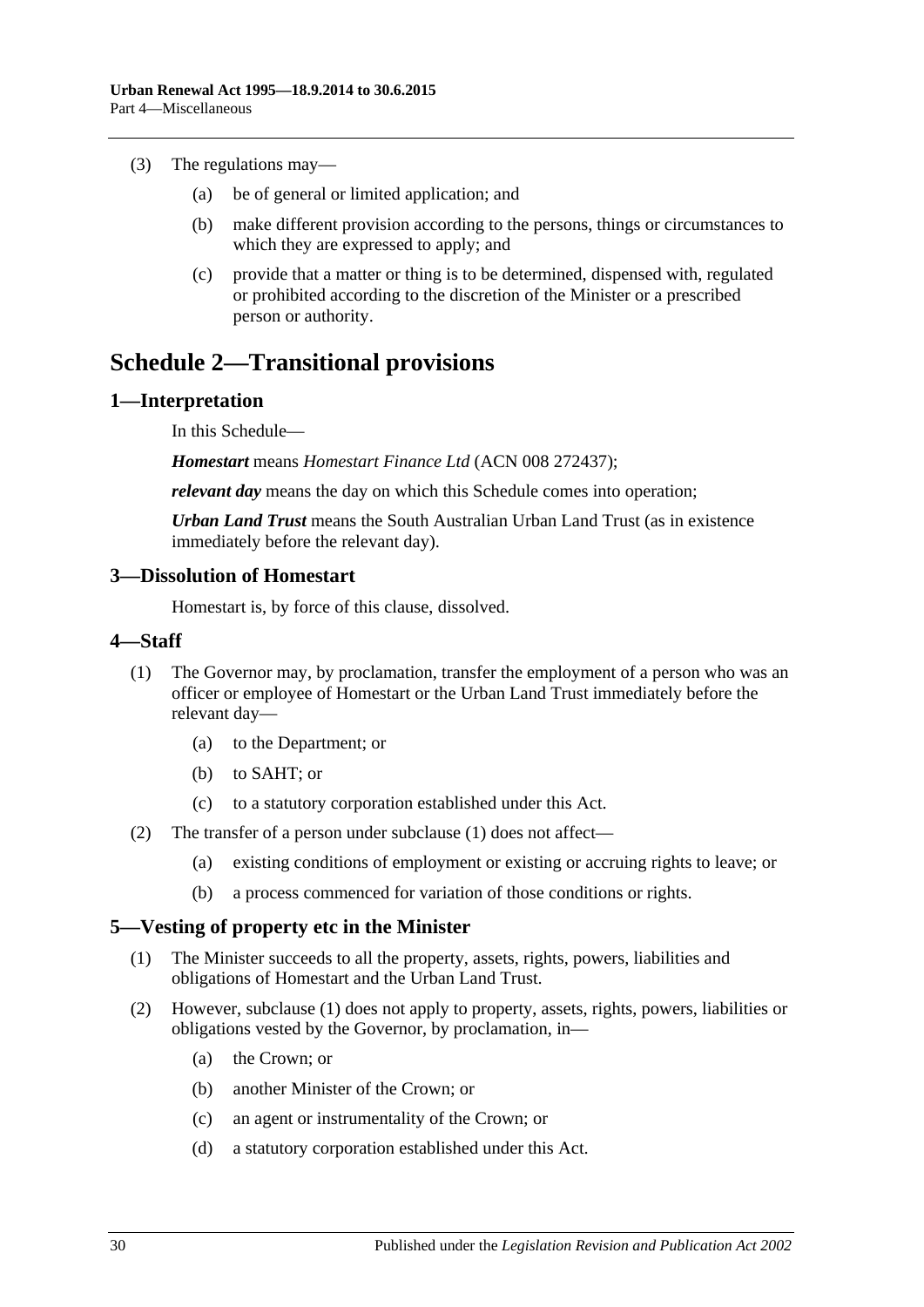- (3) The vesting of property by this clause, and an instrument evidencing or giving effect to that vesting, are exempt from stamp duty.
- <span id="page-30-3"></span>(4) The Registrar-General or another authority required or authorised under a law of the State to register or record transactions affecting assets, rights or liabilities, or documents relating to such transactions, must, on application under this clause, register or record in an appropriate manner a vesting under this clause.
- (5) An instrument relating to an asset, right or liability that has vested in the Minister or a body under this clause must, if the instrument is executed by the Minister or the body and is otherwise in an appropriate form, be registered or recorded by the Registrar-General or another appropriate authority despite the fact that the Minister or the body has not been registered or recorded as the proprietor of the property under [subclause](#page-30-3) (4).

#### <span id="page-30-0"></span>**6—Statutory fund**

The South Australian Urban Land Trust Fund vests in the Minister.

#### <span id="page-30-1"></span>**7—References**

The Governor may, by proclamation, declare that a reference in an Act or instrument (or an instrument of a specified class) to Homestart or the Urban Land Trust is to be taken to be a reference to the Minister, or to a body specified in the proclamation.

#### <span id="page-30-2"></span>**8—Regulations**

The regulations may contain other provisions of a saving or transitional nature consequent on the enactment of this Act.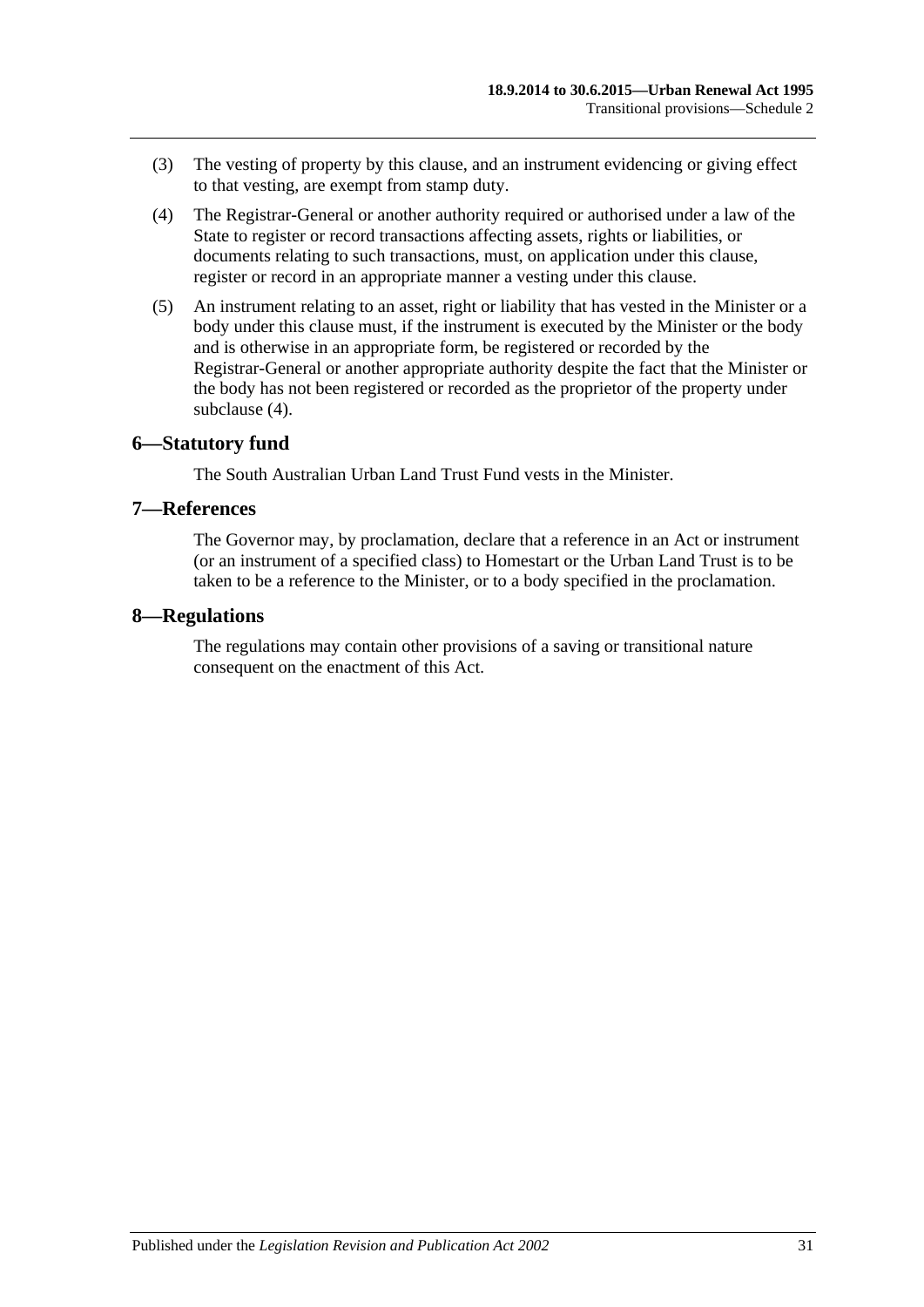## <span id="page-31-0"></span>**Legislative history**

### **Notes**

- Amendments of this version that are uncommenced are not incorporated into the text.
- Please note—References in the legislation to other legislation or instruments or to titles of bodies or offices are not automatically updated as part of the program for the revision and publication of legislation and therefore may be obsolete.
- Earlier versions of this Act (historical versions) are listed at the end of the legislative history.
- For further information relating to the Act and subordinate legislation made under the Act see the Index of South Australian Statutes or www.legislation.sa.gov.au.

## **Formerly**

*Housing and Urban Development (Administrative Arrangements) Act 1995*

## **Legislation repealed by principal Act**

The *Urban Renewal Act 1995* repealed the following:

*Urban Land Trust Act 1981*

## **Legislation amended by principal Act**

The *Urban Renewal Act 1995* amended the following: *Housing Improvement Act 1940*

## **Principal Act and amendments**

New entries appear in bold.

| Year | No. | Title                                                                      | Assent     | Commencement                                                                                                                                                                                                                                                         |
|------|-----|----------------------------------------------------------------------------|------------|----------------------------------------------------------------------------------------------------------------------------------------------------------------------------------------------------------------------------------------------------------------------|
| 1995 | 42  | Housing and Urban Development<br>(Administrative Arrangements)<br>Act 1995 | 4.5.1995   | 1.7.1995 (Gazette 15.6.1995 p2842)                                                                                                                                                                                                                                   |
| 1995 | 109 | <b>South Australian Housing Trust</b><br>Act 1995                          | 21.12.1995 | 1.1.1996 (Gazette 21.12.1995 p1759)                                                                                                                                                                                                                                  |
| 1999 | 33  | <b>Financial Sector Reform (South</b><br>Australia) Act 1999               | 17.6.1999  | Sch (item $29$ )—1.7.1999 being the date<br>specified under $s \, 3(16)$ of the <i>Financial</i><br>Sector Reform (Amendments and<br>Transitional Provisions) Act (No. 1) 1999<br>of the Commonwealth as the transfer date<br>for the purposes of that Act: $s$ 2(2) |
| 2006 | 43  | <b>Statutes Amendment (Domestic</b><br>Partners) Act 2006                  | 14.12.2006 | Pt 46 (s $128$ )—1.6.2007 ( <i>Gazette</i><br>26.4.2007 p1352)                                                                                                                                                                                                       |
| 2007 | 20  | Statutes Amendment (Affordable<br>Housing) Act 2007                        | 14.6.2007  | Pt 4 (ss $85 - 91$ )-1.7.2007 ( <i>Gazette</i><br>28.6.2007 p2826)                                                                                                                                                                                                   |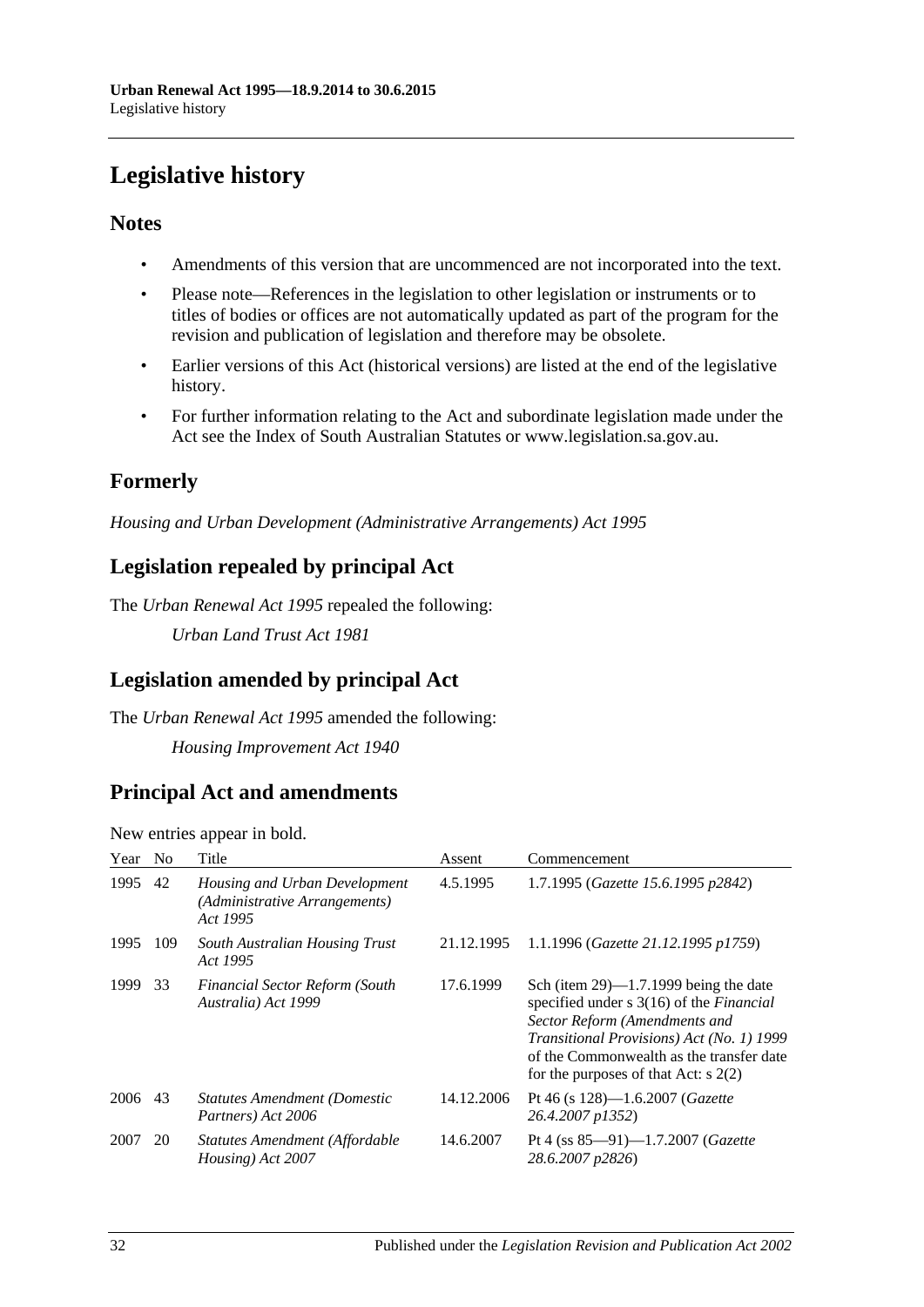| 2009 | -58 | <b>Statutes Amendment (National</b><br><b>Industrial Relations System) Act 2009</b>                            | 26.11.2009 | Pt 5 (s $31$ )—1.1.2010 ( <i>Gazette</i><br>17.12.2009 p6351)              |
|------|-----|----------------------------------------------------------------------------------------------------------------|------------|----------------------------------------------------------------------------|
| 2009 | -84 | <b>Statutes Amendment (Public Sector</b><br>Consequential Amendments) Act 2009                                 | 10.12.2009 | Pt 79 (s 189)—1.2.2010 ( <i>Gazette</i><br>28.1.2010 p320)                 |
| 2013 | 45  | <b>Housing and Urban Development</b><br>(Administrative Arrangements)<br>(Urban Renewal) Amendment<br>Act 2013 | 24.10.2013 | Pt 2 (ss $4-10$ ) & Sch 1<br>(cl 3)-18.9.2014 (Gazette 18.9.2014)<br>p5251 |
| 2015 | -8  | Statutes Amendment (Boards and<br>Committees—Abolition and Reform)<br>Act 2015                                 | 18.6.2015  | Pt 41 (ss 267 & 268)—1.7.2015 ( <i>Gazette</i><br>25.6.2015 p3076)         |

## **Provisions amended**

New entries appear in bold.

Entries that relate to provisions that have been deleted appear in italics.

| Provision        | How varied                                                            | Commencement |  |
|------------------|-----------------------------------------------------------------------|--------------|--|
| Long title       | amended under Legislation Revision and<br><b>Publication Act 2002</b> |              |  |
|                  | amended by 45/2013 s 4                                                | 18.9.2014    |  |
| Pt 1             |                                                                       |              |  |
| s <sub>1</sub>   | amended by 45/2013 s 5                                                | 18.9.2014    |  |
| s <sub>2</sub>   | omitted under Legislation Revision and<br>Publication Act 2002        |              |  |
| s <sub>3</sub>   |                                                                       |              |  |
| $s \; 3(1)$      |                                                                       |              |  |
| council          | inserted by $45/2013$ s $6(1)$                                        | 18.9.2014    |  |
| Department       | substituted by $20/2007$ s $85(1)$                                    | 1.7.2007     |  |
| domestic partner | inserted by 43/2006 s 128(1)                                          | 1.6.2007     |  |
| precinct         | inserted by $45/2013$ s $6(2)$                                        | 18.9.2014    |  |
| relative         | amended by 43/2006 s 128(2)                                           | 1.6.2007     |  |
| <b>SACHA</b>     | inserted by $109/1995$ Sch 1 cl $3(a)$                                | 1.1.1996     |  |
|                  | deleted by 20/2007 s 85(2)                                            | 1.7.2007     |  |
| <b>SAHT</b>      | amended by 109/1995 Sch 1 cl 3(b)                                     | 1.1.1996     |  |
| spouse           | substituted by 43/2006 s 128(3)                                       | 1.6.2007     |  |
| <b>URA</b>       | inserted by $45/2013$ s $6(3)$                                        | 18.9.2014    |  |
| $s \; 3(2)$      | amended by 43/2006 s 128(4)                                           | 1.6.2007     |  |
| Pt 2             |                                                                       |              |  |
| s <sub>4</sub>   |                                                                       |              |  |
| s(4(1))          | amended by 109/1995 Sch 1 cl 3(c)                                     | 1.1.1996     |  |
|                  | amended by $33/1999$ Sch (item 29(a))                                 | 1.7.1999     |  |
| s(4(2)           | amended by 109/1995 Sch 1 cl 3(d)                                     | 1.1.1996     |  |
| s(4(3))          | amended by 109/1995 Sch 1 cl 3(e)                                     | 1.1.1996     |  |
| s <sub>5</sub>   | amended by $20/2007$ s $86(1)$ —(4)                                   | 1.7.2007     |  |
|                  | amended by 45/2013 s 7                                                | 18.9.2014    |  |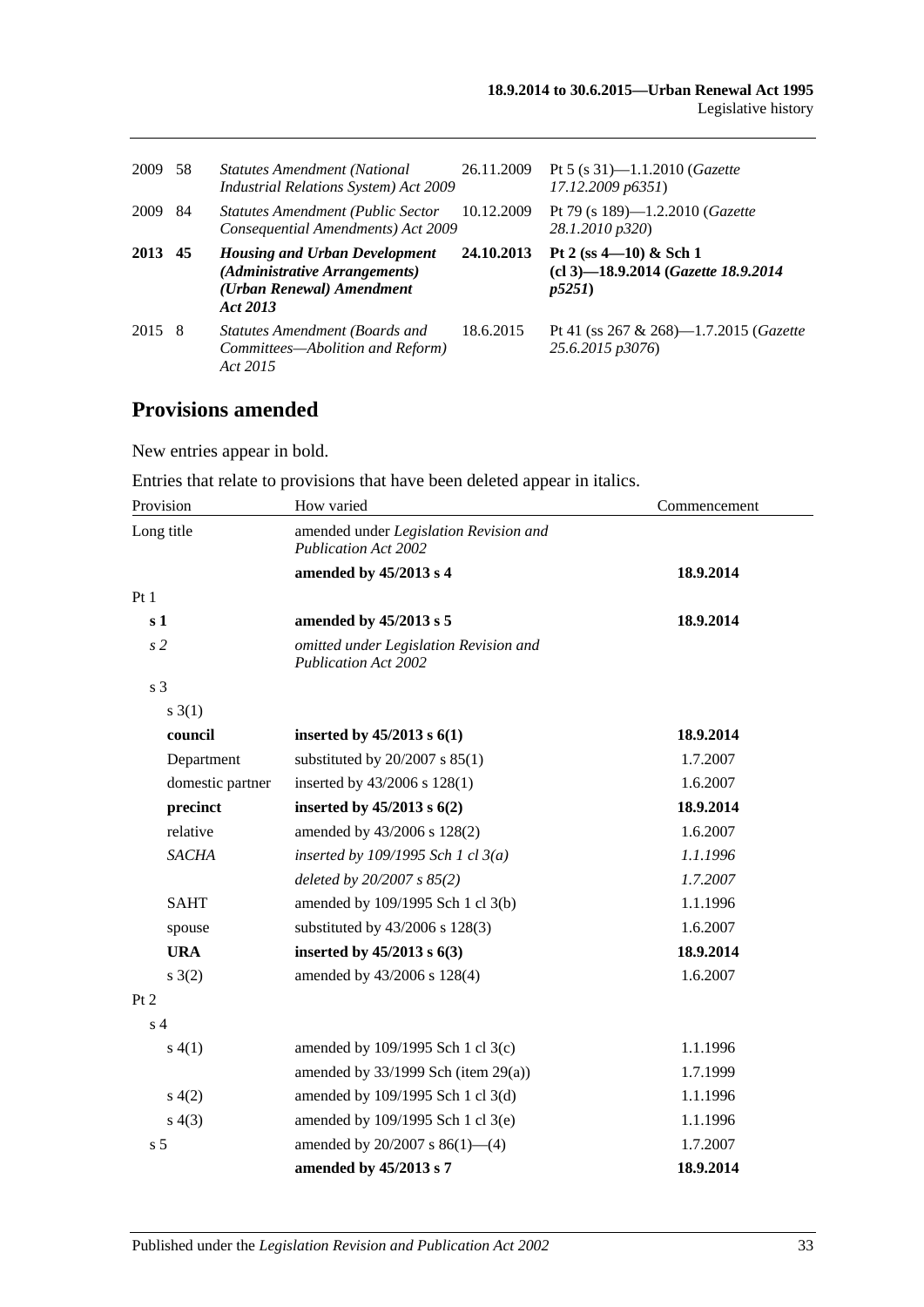#### **Urban Renewal Act 1995—18.9.2014 to 30.6.2015** Legislative history

| s <sub>6</sub> |                                                                       |           |
|----------------|-----------------------------------------------------------------------|-----------|
| s(6(1))        | amended by 109/1995 Sch 1 cl 3(f)                                     | 1.1.1996  |
| Pt 2A          | inserted by 45/2013 s 8                                               | 18.9.2014 |
| Pt 2B          | inserted by 45/2013 s 8                                               | 18.9.2014 |
| Pt 3           |                                                                       |           |
| ss 12 and 13   | deleted by 20/2007 s 87                                               | 1.7.2007  |
| s 14           |                                                                       |           |
| s $14(2)$ —(4) | deleted by 20/2007 s 88                                               | 1.7.2007  |
| s 17           |                                                                       |           |
| s 17(1)        | amended by 20/2007 s 89                                               | 1.7.2007  |
|                | amended by 84/2009 s 189                                              | 1.2.2010  |
| $s\ 17(4)$     | inserted by 58/2009 s 31                                              | 1.1.2010  |
|                | may expire by proclamation: $s$ 17(5)                                 |           |
| s 17(5)        | inserted by 58/2009 s 31                                              | 1.1.2010  |
| s 21           |                                                                       |           |
| $s \, 21(1)$   | amended by $33/1999$ Sch (item 29(b))                                 | 1.7.1999  |
| $s\ 21(3)$     | amended by 109/1995 Sch 1 cl 3(g)                                     | 1.1.1996  |
|                | amended by 20/2007 s 90                                               | 1.7.2007  |
| s 23           |                                                                       |           |
| $s\,23(1)$     | amended by 109/1995 Sch 1 cl 3(h)                                     | 1.1.1996  |
|                | amended by 20/2007 s 91                                               | 1.7.2007  |
|                | amended by 45/2013 s 9                                                | 18.9.2014 |
| s 25           |                                                                       |           |
| $s \, 25(1)$   | amended by 109/1995 Sch 1 cl 3(i)                                     | 1.1.1996  |
| s 25(2)        | amended by 109/1995 Sch 1 cl 3(j), (k)                                | 1.1.1996  |
| $s\,25(4)$     | deleted by 109/1995 Sch 1 cl 3(l)                                     | 1.1.1996  |
| s 28           |                                                                       |           |
| $s\,28(2)$     | amended by 109/1995 Sch 1 cl 3(m)                                     | 1.1.1996  |
| Pt 4           |                                                                       |           |
| s 36A          | inserted by 109/1995 Sch 1 cl 3(n)                                    | 1.1.1996  |
| Sch 1          | omitted under Legislation Revision and<br><b>Publication Act 2002</b> |           |
| Sch 2          |                                                                       |           |
| $cl$ 2         | omitted under Legislation Revision and<br><b>Publication Act 2002</b> |           |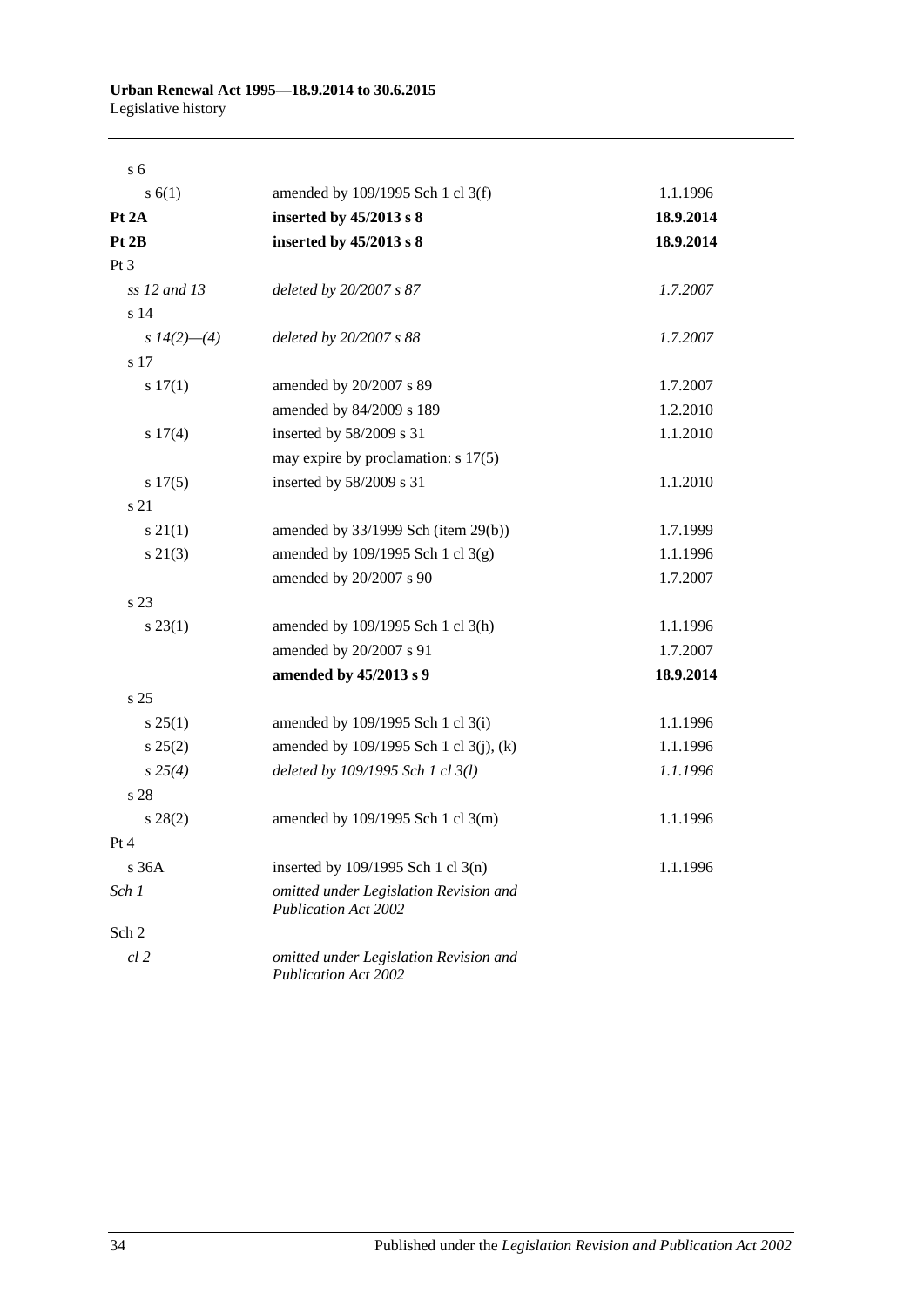### **Transitional etc provisions associated with Act or amendments**

### *Housing and Urban Development (Administrative Arrangements) (Urban Renewal) Amendment Act 2013, s 10 and Sch 1 cl 3*

#### **10—Review**

- (1) The Minister must cause a review of the operation and impact of this Act to be conducted and a report on the results of the review to be submitted to him or her within 2 years after the commencement of this Act.
- (2) The Minister must, within 6 sitting days after receiving the report, cause copies of the report to be laid before both Houses of Parliament.

### **3—Transitional provision**

- (1) The Governor may, during the first 12 months after commencement of this clause, by regulation, exempt a precinct authority from compliance with the requirements of section 7I(8) of the *[Urban Renewal Act](http://www.legislation.sa.gov.au/index.aspx?action=legref&type=act&legtitle=Urban%20Renewal%20Act%201995) 1995* (as inserted by this Act) relating to consultation on or publication of a draft precinct plan.
- (2) Terms used in this clause and also in Part 2B of the *[Urban Renewal Act](http://www.legislation.sa.gov.au/index.aspx?action=legref&type=act&legtitle=Urban%20Renewal%20Act%201995) 1995* (as inserted by this Act) have the same meanings in this clause as they have in Part 2B.

## **Historical versions**

Reprint No 1—1.1.996 Reprint No 2— 1.7.1999 1.6.2007 1.7.2007 1.1.2010 1.2.2010

## <span id="page-34-0"></span>**Appendix—Divisional penalties and expiation fees**

At the date of publication of this version divisional penalties and expiation fees are, as provided by section 28A of the *[Acts Interpretation Act 1915](http://www.legislation.sa.gov.au/index.aspx?action=legref&type=act&legtitle=Acts%20Interpretation%20Act%201915)*, as follows:

| <b>Division</b> | <b>Maximum</b> imprisonment | <b>Maximum</b> fine | <b>Expiation fee</b> |
|-----------------|-----------------------------|---------------------|----------------------|
| 1               | 15 years                    | \$60 000            |                      |
| $\overline{2}$  | 10 years                    | \$40 000            |                      |
| 3               | 7 years                     | \$30 000            |                      |
| $\overline{4}$  | 4 years                     | \$15 000            |                      |
| 5               | 2 years                     | \$8 000             |                      |
| 6               | 1 year                      | \$4 000             | \$300                |
| 7               | 6 months                    | \$2 000             | \$200                |
| 8               | 3 months                    | \$1 000             | \$150                |
| 9               |                             | \$500               | \$100                |
| 10              |                             | \$200               | \$75                 |